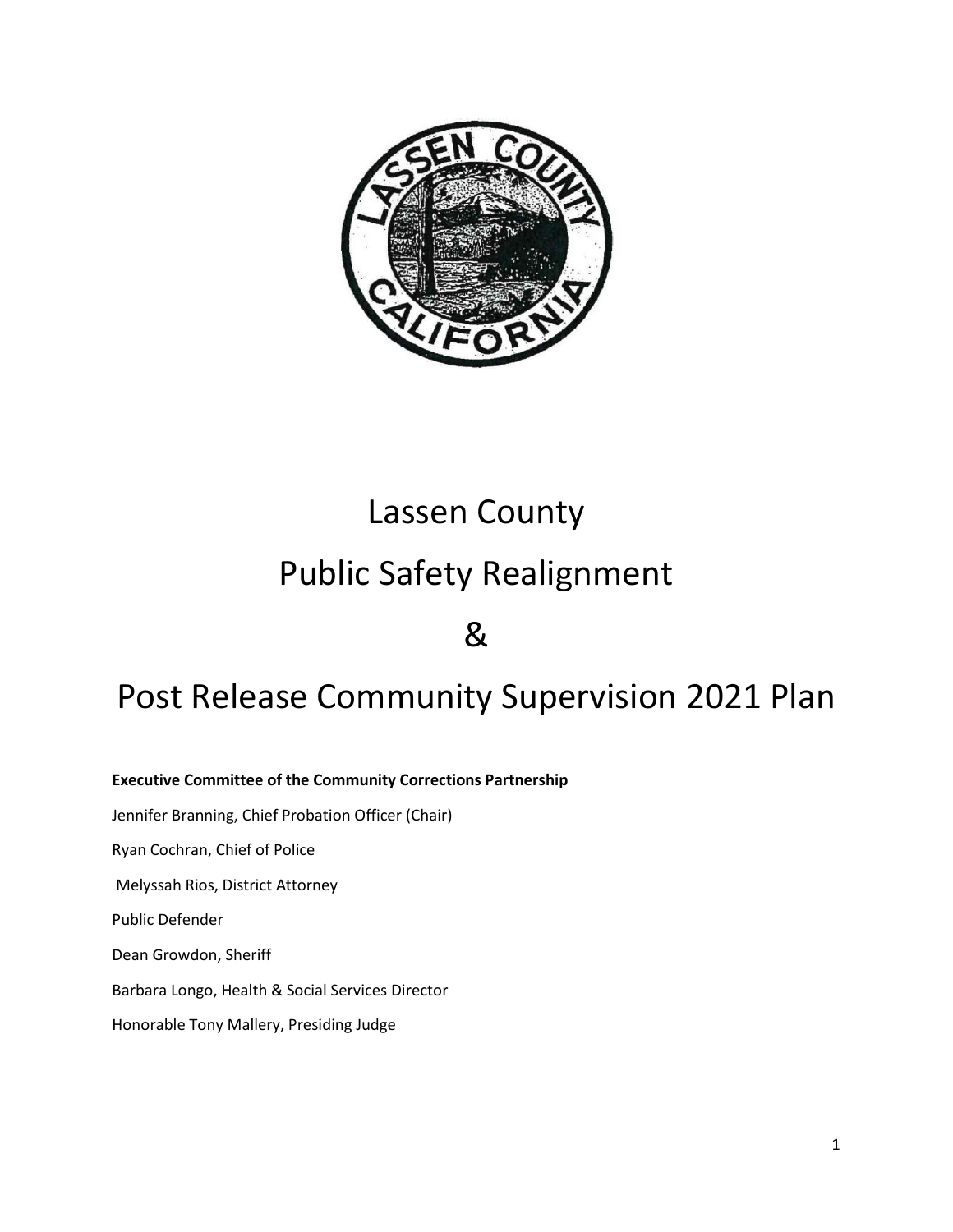## TABLE OF CONTENTS

| <b>Summary of Recommendations</b>                                               | 3                       |
|---------------------------------------------------------------------------------|-------------------------|
| <b>Overview of 2011 Public Safety Realignment Act (AB109)</b>                   | $\overline{\mathbf{4}}$ |
| <b>Local Planning and Oversight</b><br><b>Community Corrections Partnership</b> | 6                       |
| <b>New Populations and Funding</b>                                              | 6                       |
| <b>Proposed Implementation Strategies</b>                                       | 7                       |
| I. Sheriff's Office – County Jail Inmates                                       | 7                       |
| II. District Attorney                                                           | 16                      |
| III. Public Defender                                                            | 17                      |
| IV. Superior Court – Final Revocation Hearing                                   | 17                      |
| V. Adult Probation – County Post Release Community Supervision                  | 18                      |
| VI. Health and Human Services                                                   | 25                      |
| <b>Proposed Outcomes</b>                                                        | 25                      |
| <b>Glossary</b>                                                                 | 26                      |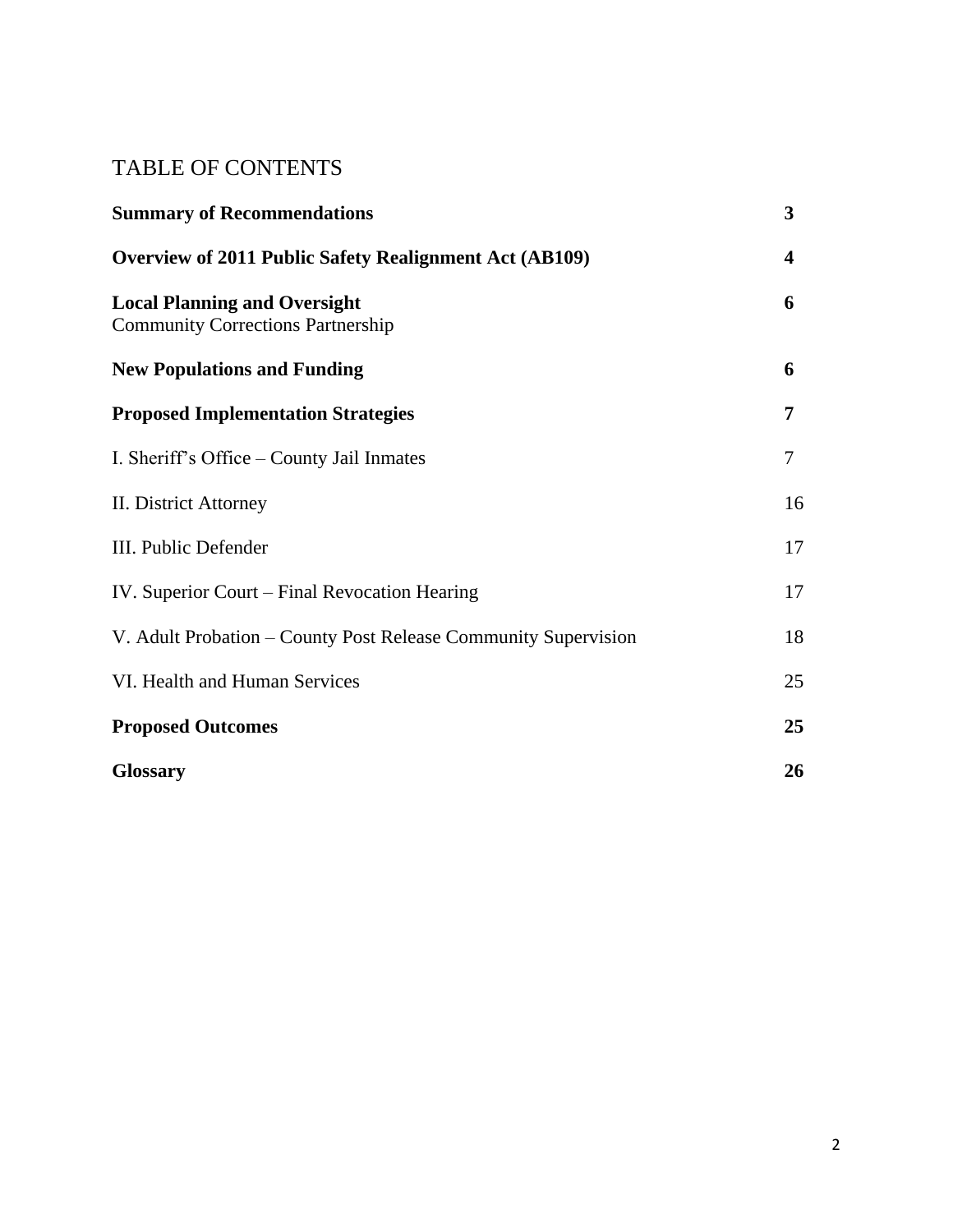## **SUMMARY OF RECOMMENDATIONS**

The Executive Committee submits the following recommendations to the Board of Supervisors, County of Lassen

Immediate action requested:

Consider and adopt 2021 Implementation Plan herein, as the County of Lassen's Public Safety Realignment plan as required by PC1230.1 and the Post-Release Community Supervision strategy as required by PC 3451 as added by the Post-Release Community Supervision Act of 2011 contained in AB109. This Plan contains recommendations for implementation using funds allocated by the State of California.

Actions already taken:

- 1. Designation of the Lassen County Probation Department as the county agency responsible for implementing post release community supervision as specified in Section 3451 of the California Penal Code as added by the Post-Release Community Supervision Act of 2011.
- 2. Designation of the Health and Social Services Director as a member of the Executive Committee of the Lassen County Community Corrections Partnership.
- 3. Home Detention Program The Sheriff is authorized to offer a home detention program, as specified in Section 1203.016 of the California Penal Code, in which inmates committed to the County Jail or other County correctional facility or inmates participating in a Work Furlough program may voluntarily participate or involuntarily be placed in a home detention program during their sentence in lieu of confinement in the County Jail or other County correctional facility.
- 4. Electronic Monitoring Program In lieu of Bail The Sheriff is authorized to offer an Electronic Monitoring Program, as specified in Section 1203.018 of the California Penal Code, to inmates being held in lieu of bail in the County Jail or other County correctional facility.
- 5. Home Detention and Electronic Monitoring Program The Chief Probation Officer is authorized to offer an electronic monitoring and/or home detention program to individuals who are granted probation or are under post release community supervision as a sanction for violating supervision conditions, as specified in Sections 3453 and 3454 of the California Penal Code.
- 6. Behavior Matrix Adult Probation. Implementation of a behavior matrix to provide immediate rewards and sanctions for the entire probation population in relationship to positive/negative choices and behaviors.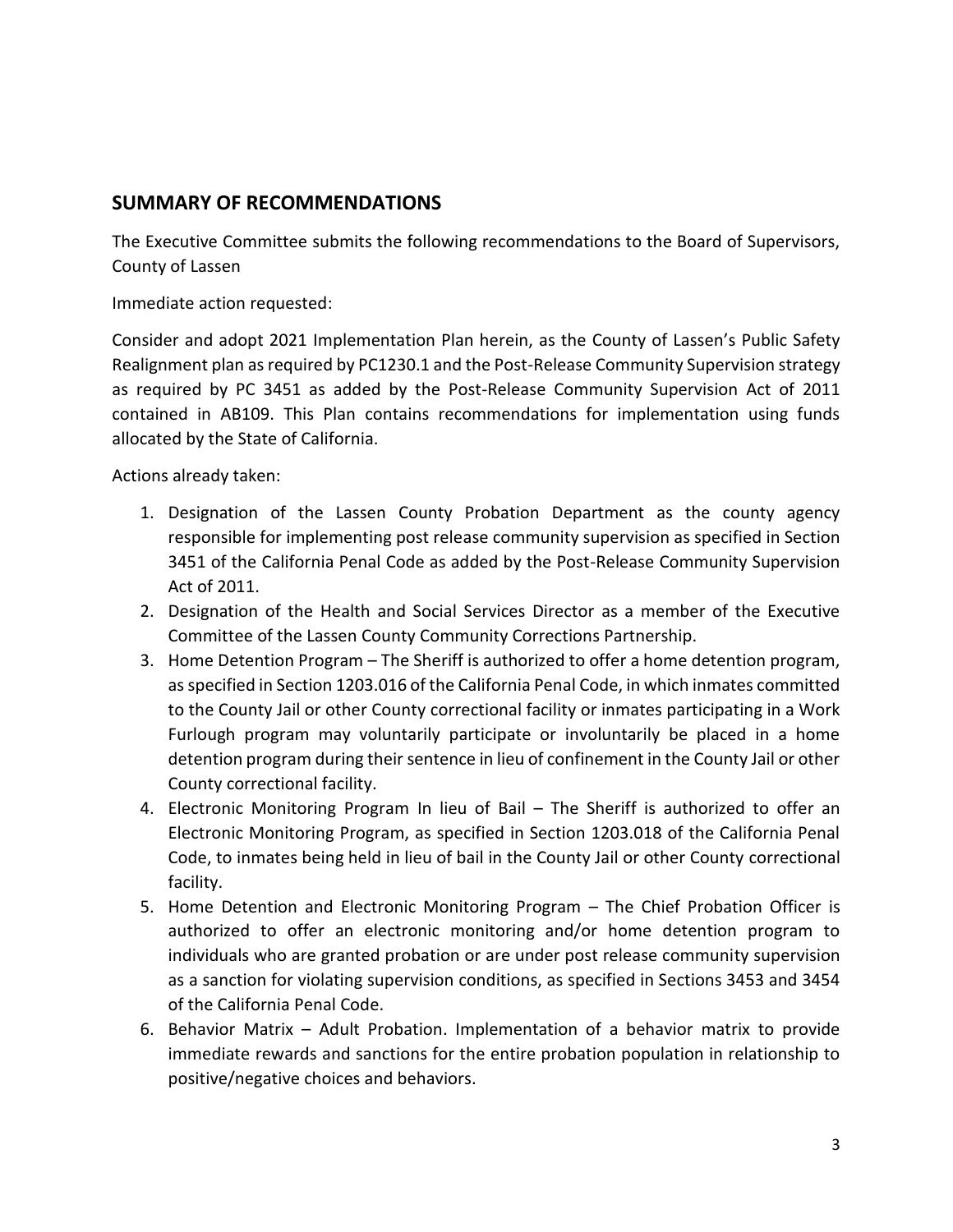- 7. Case Planning Adult Probation. Case planning with the population assessed as high risk allows the focus to be placed on services to reduce the risk to reoffend.
- 8. Alternative Custody- Sheriff's Office. The Lassen County Sheriff's Office is operating an Alternative Custody Program in accordance with California Penal Code Section 1171.06. Eligibility is determined based on legislated requirements as well as risk and need assessment tools. Alternative incarceration options include residential treatment, electronic monitoring, education, work experience, and others.

## **OVERVIEW OF 2011 PUBLIC SAFETY REALIGNMENT ACT (AB109)**

On June 28, 2011, the California Legislature passed a budget that implemented the Public Safety Realignment Act. Assembly Bill (AB) 109 and its subsequent trailer bill AB 117 transferred responsibility for supervising certain low-level offenders released from the California Department of Corrections and Rehabilitation (CDCR) to counties. Implementation of the Public Safety Realignment Act began October 1, 2011.

AB 109 and AB 117 designated the local Community Corrections Partnership (CCP) as the oversight entity. The CCP was tasked with the responsibility of developing a plan to address the supervision, incarceration, revocation hearings, and service needs of this population for recommendation to the County Board of Supervisors.

## *Key elements of AB109 include:*

Target Population: The post release community supervision population, released from prison to community supervision, is the responsibility of local probation departments and is inclusive of non-violent, non-serious, non-sex offenders with a prior PC 667.5(c), PC 1192.7(c) or registerable offenses pursuant to Penal Code section 290. The population that will serve their prison sentences locally includes the non-violent, non-serious, non-sex offender group. Those offenders released from custody will be supervised by the Lassen County Probation Department. Historically, the Lassen County Probation Department's "average daily population" (ADP) of these offenders is as follows: (The 2021 data includes 1/1/21 through 10/31/21)

| <b>New Releases</b>                      | $\mathcal{D}_{\cdot}$ | 14 | 13 |
|------------------------------------------|-----------------------|----|----|
| <b>AVG</b><br><b>Caseload</b>            | 14                    | 16 | 13 |
| <b>Revocations</b>                       |                       |    | 5  |
| 1170(h)<br><b>Jail Sentence</b>          | Q                     |    | 11 |
| <b>Successful</b><br><b>Terminations</b> |                       |    | 6  |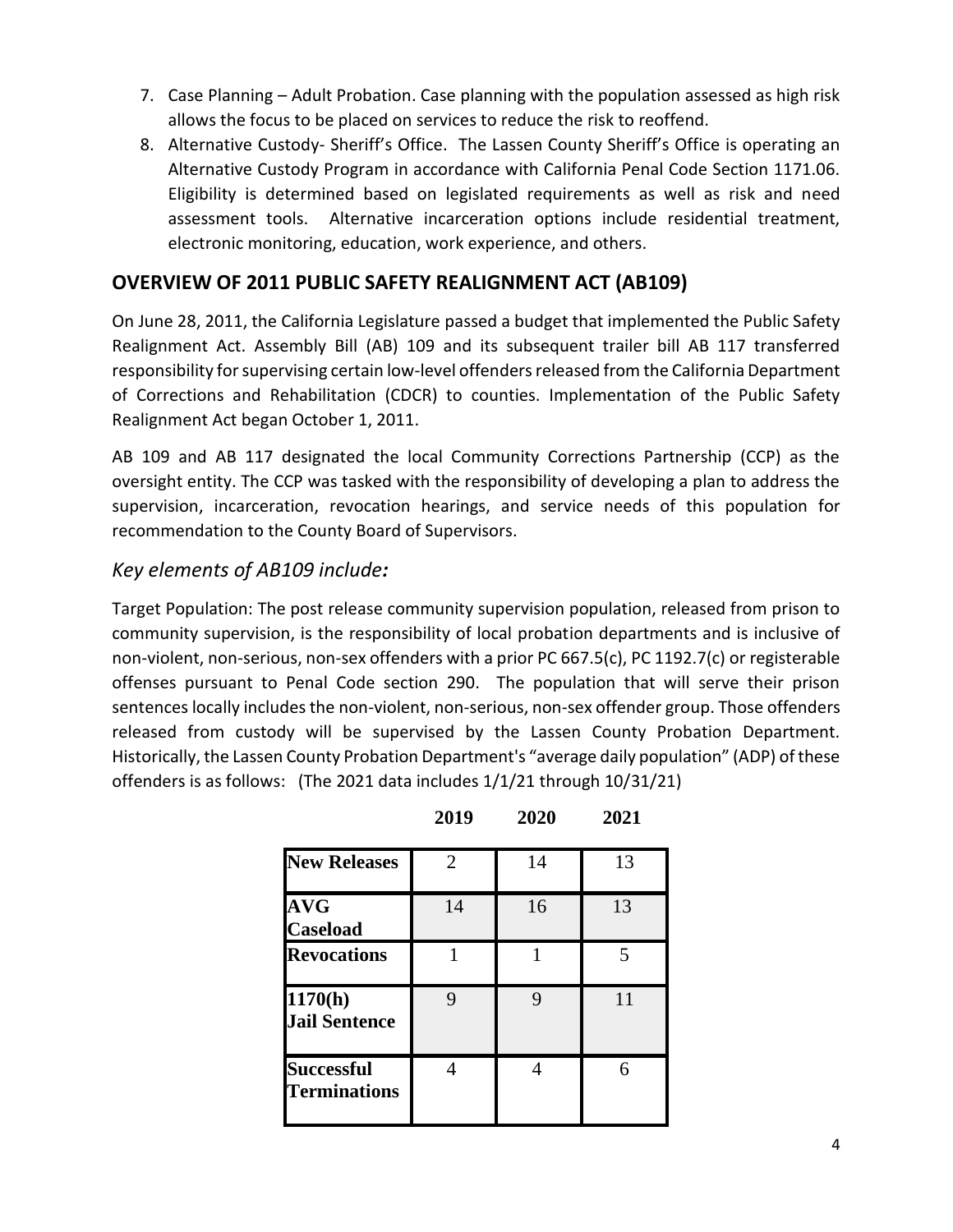Additional key elements of AB109 and statutory changes include:

- Redefining Felonies: Revises the definition of a felony to include certain crimes that are punishable in jail for 16 months, 2 years, or 3 years. Some offenses, including serious, violent and sex-offenses, are excluded and sentences will continue to be served in state prison.
- Local Post Release Community Supervision: Offenders released from state prison on or after October 1, 2011 after serving a sentence for an eligible offense shall be subject to, for a period not to exceed 3 years, post release community supervision provided by a county agency designated by that county's Board of Supervisors.
- Revocations Heard & Served Locally: Post release community supervision and parole revocations will be served in local jails (by law maximum revocation sentence is up to 180 days), with the exception of paroled 'lifers' who have a revocation term of greater than 30 days. The Courts will hear final revocation hearings while the Board of Parole Hearings will conduct parole violation hearings in jail.
- Changes to Custody Credits: Inmates will be able to earn four days of credit for every day served after 30 days of Electronic Monitoring per Penal Code 4019. Time spent on home detention (i.e., electronic monitoring) is credited as time spent in jail custody. Effective May 1, 2021, the California Department of Corrections and Rehabilitation increased the credit earning rate of Good Conduct Credit for people convicted of violent crimes under Penal Code 667.5(c), as well as non-violent second and third strikers. The change to custody credits given while in the California Department of Corrections and Rehabilitation will likely affect the probation, specifically the PRCS population, as we will likely see an increase in the population, as they will be released sooner than originally anticipated. The Probation Department will monitor and analyze the changes for any increase in the PRCS caseload.
- Alternative Custody: Penal Code Section 1203.018 authorizes electronic monitoring for inmates being held in the county jail in lieu of bail. Eligible inmates must first be held in custody for 60 days post-arraignment, or 30 days for those charged with misdemeanor offenses.
- Community-Based Sanctions: Authorizes counties to use a range of community-based intermediate sanctions other than jail incarceration alone or traditional routine probation supervision
- Proposition 57: Creates two major revisions to criminal law by changing the rules governing parole and granting custody credits to inmates in state prison and requiring a judge to determine whether a juvenile may be tried as an adult.
- Proposition 64: Eliminates the criminal consequences for personal level possession and cultivation of marijuana by persons 21 years of age or older. Specifically, newly added Health and Safety Code section 11362.1(a), subject to certain exceptions.
- AB 1950: This Assembly bill was implemented as of January 1, 2021. The total effects of it will be more noticeable in the coming months. The Probation Department will continue to track and analyze the population for the 2022 CCP plan. Probation will monitor this bill, the effects on the client's ability to rehabilitate in a shorter time and whether it has reduced the formal probation population.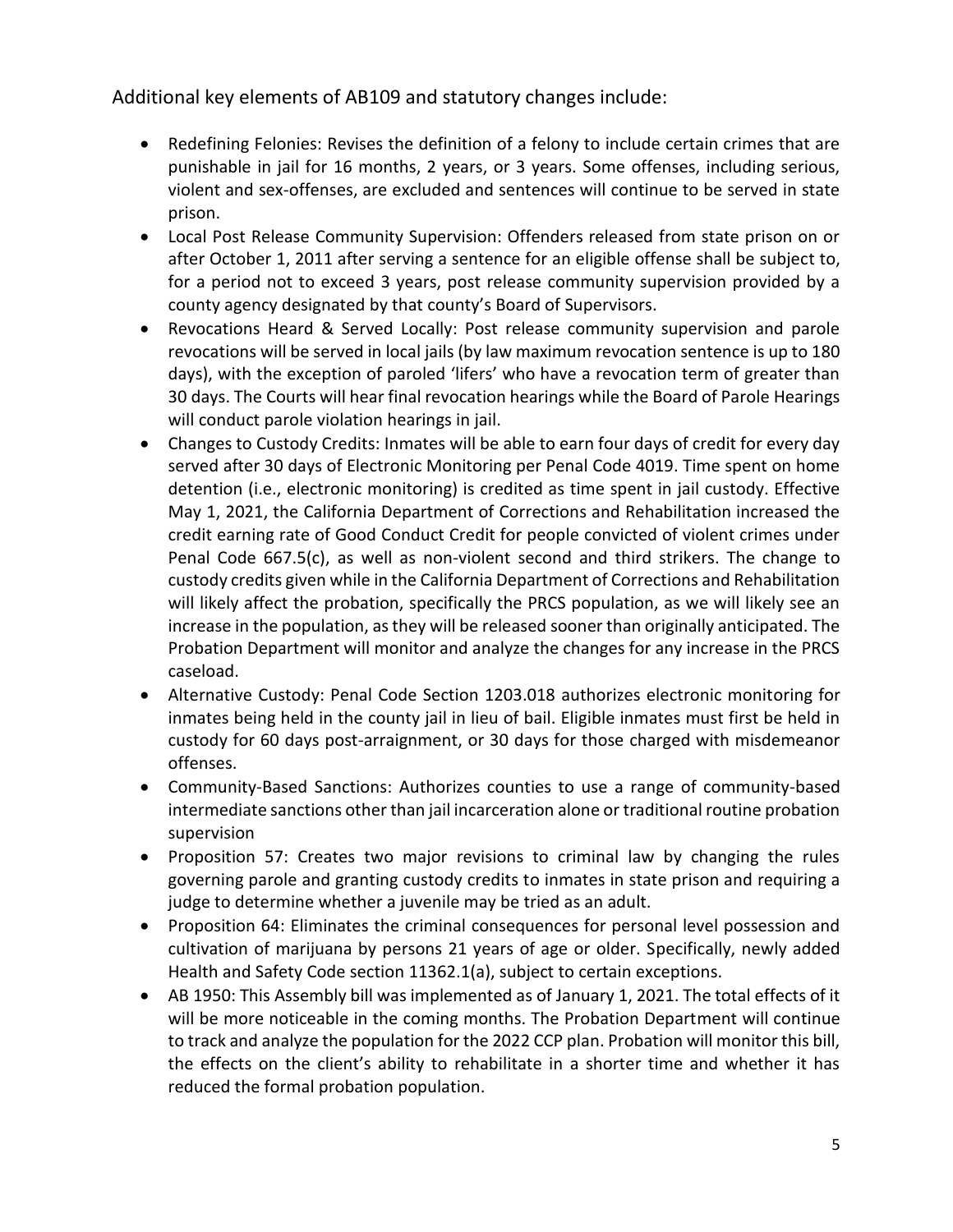• SB 317: On October 7, 2021, SB 317 was signed, mandating 4019 credit for days spent in a state hospital or other treatment facilities, pursuant to Section 1368 of the California Penal Code. It will apply retroactively under Estrada to defendant's cases that are not final on appeal as of January 1, 2022.

## **LOCAL PLANNING AND OVERSIGHT** – Community Corrections Partnership

Statewide efforts to expand the use of evidence-based practices in sentencing and probation practices, and focus to reduce the state prison population. SB 678 (2009) established a Community Corrections Partnership (CCP) in each county, chaired by the Chief Probation Officer, charged with advising on the implementation of SB 678 funded initiatives. AB109 (2011) established an Executive Committee of the CCP charged with development of a 2011 Realignment Plan that will recommend a county wide programming plan for the realigned population, for consideration and adoption by the Board of Supervisors.

The CCP Executive Committee will advise on the progress of the Implementation Plan. Chaired by the Chief Probation Officer, the CCP Executive Committee will oversee the realignment process and advise the Board of Supervisors in determining funding and programming for the various components of the plan. Voting members of the Executive Committee include: a Judge (appointed by the Presiding Judge); Chief Probation Officer; County Sheriff; District Attorney; Chief of Police; Public Defender; and Director of County Social Services/Mental/Public Health (as determined by the Board of Supervisors).

This plan was developed by CCP Executive Committee members, their designees and other key partners. Meeting attendees included:

| Jennifer Branning    | <b>Lassen County Probation</b>              |
|----------------------|---------------------------------------------|
| Sara Gould           | <b>Lassen County Probation</b>              |
| Jennifer Sommerfield | <b>Lassen County Probation</b>              |
| Dean Growdon         | Lassen County Sheriff's Department          |
| Richard Egan         | Lassen County Administrative Officer        |
| Melyssah Rios        | Lassen County District Attorney's Office    |
| Barbara Longo        | Lassen County Health & Social Services      |
| Patty Gunderson      | Lassen County Office of Education           |
| Ryan Cochran         | <b>City of Susanville Police Department</b> |
|                      | <b>Lassen County Public Defender</b>        |
| <b>Tony Mallery</b>  | <b>Lassen County Superior Court</b>         |

## **NEW POPULATIONS AND FUNDING**

#### *Projected Population*

The State has not provided estimated projections of the population. Based on the historical data for Lassen County, we would receive on average 10 new releases, 14 on PRCS caseload, 2 revocations and 10 1170(h) offenders in Jail.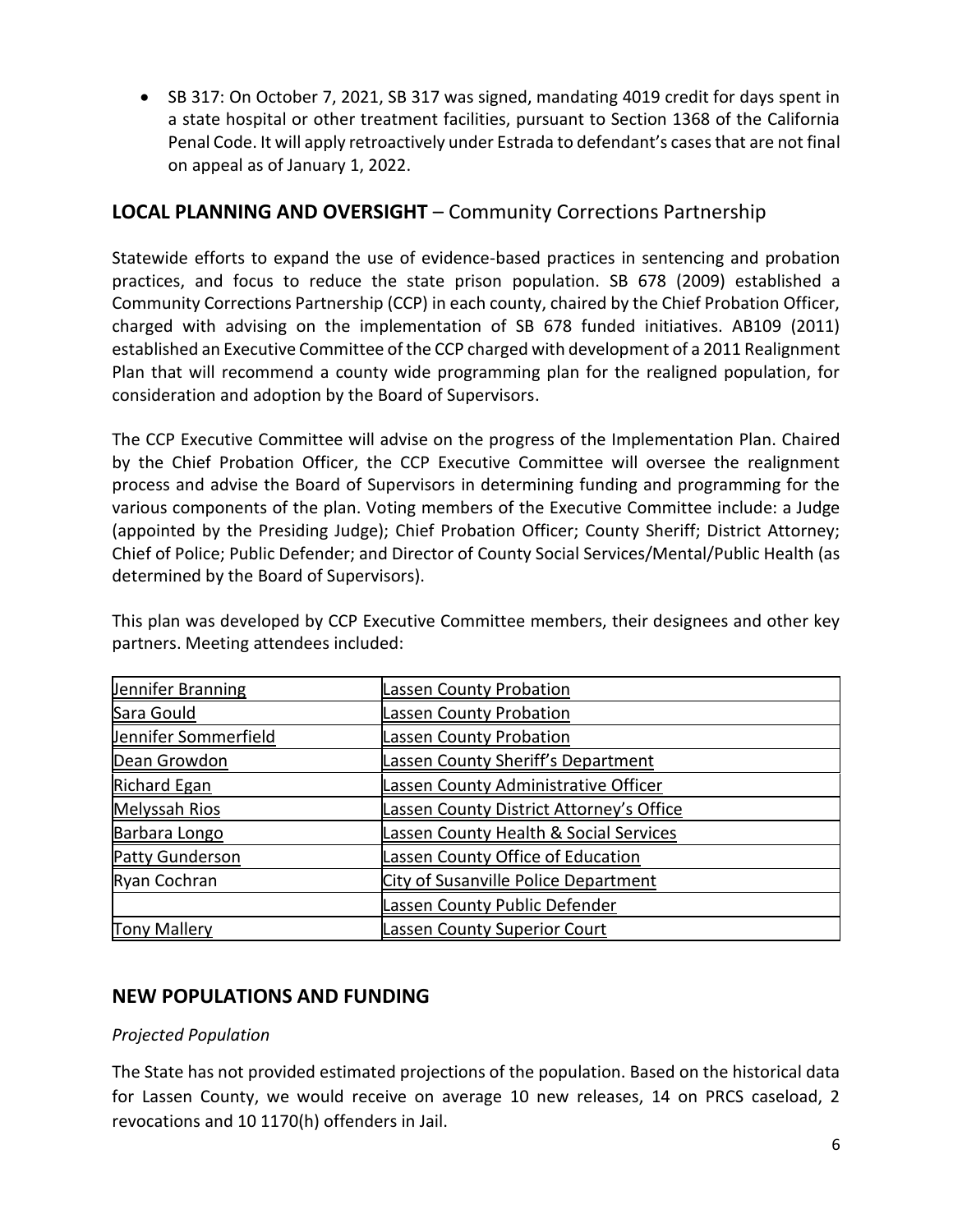### *Public Safety Realignment Funding*

The formula establishing statewide funding for 2011-2012 fiscal year Public Safety Realignment (AB109) implementation was developed by the California Department of Finance and agreed to by the County Administrative Officers Association (CAOAC) and the California Association of Counties (CSAC). The initial funding was based on a weighted formula and Lassen County received \$1,440,196.00 for FY 20/21.

On November 6, 2012, Proposition 30 was passed by the voters, securing funding for Public Safety Realignment via a constitutional amendment. In 2014, the Realignment Allocation Committee developed a formula to distribute funding in the problematic recovery year for FY 2014-2015 and finalized a permanent formula for proceeding years. The final formula is based on:

- 45% caseload this includes 1170(h) jail inmates, the post release community supervision population and the felony probation caseload.
- 45% crime and population this includes the adult population ages 18-64 and the number of serious crimes.
- 10% special factors this takes into consideration socioeconomic and unique matter that affect a county's ability to implement realignment such as poverty, small county minimums and impacts of state prisons in host counties.

The CCP Executive Committee recommends it retain the flexibility to allocate funds during the fiscal year to any program and/or component of the Plan as approved by the Executive Committee and the Board of Supervisors through a budget amendment.

## **PROPOSED IMPLEMENTATION STRATEGIES**

The proposed strategies that follow take into consideration the multifaceted needs of the AB109 population, and the resources necessary to achieve desired public safety outcomes.

## **I. SHERIFF'S OFFICE**

## *COUNTY JAIL INMATES HISTORY*

Assembly Bill 109 (commonly known as Public Safety Realignment) went into effect on October 1, 2011. This ordered offenders traditionally sentenced to state prison to serve their sentences in the county jail. This had a projected increase based on statistics provided by the California Department of Corrections and Rehabilitation (CDCR) to increase the Average Daily Population (ADP) of local detention facilities across the State. For Lassen County, this meant a projected increase of 48 inmates once fully implemented. These inmates would fit into the categories of crimes that were non-violent, not sexual in nature or not a serious crime in nature. Additional realigned offenders would include those who violate CDCR parole conditions or violate Post-Release Community Supervision (PRCS) programs supervised by local probation departments.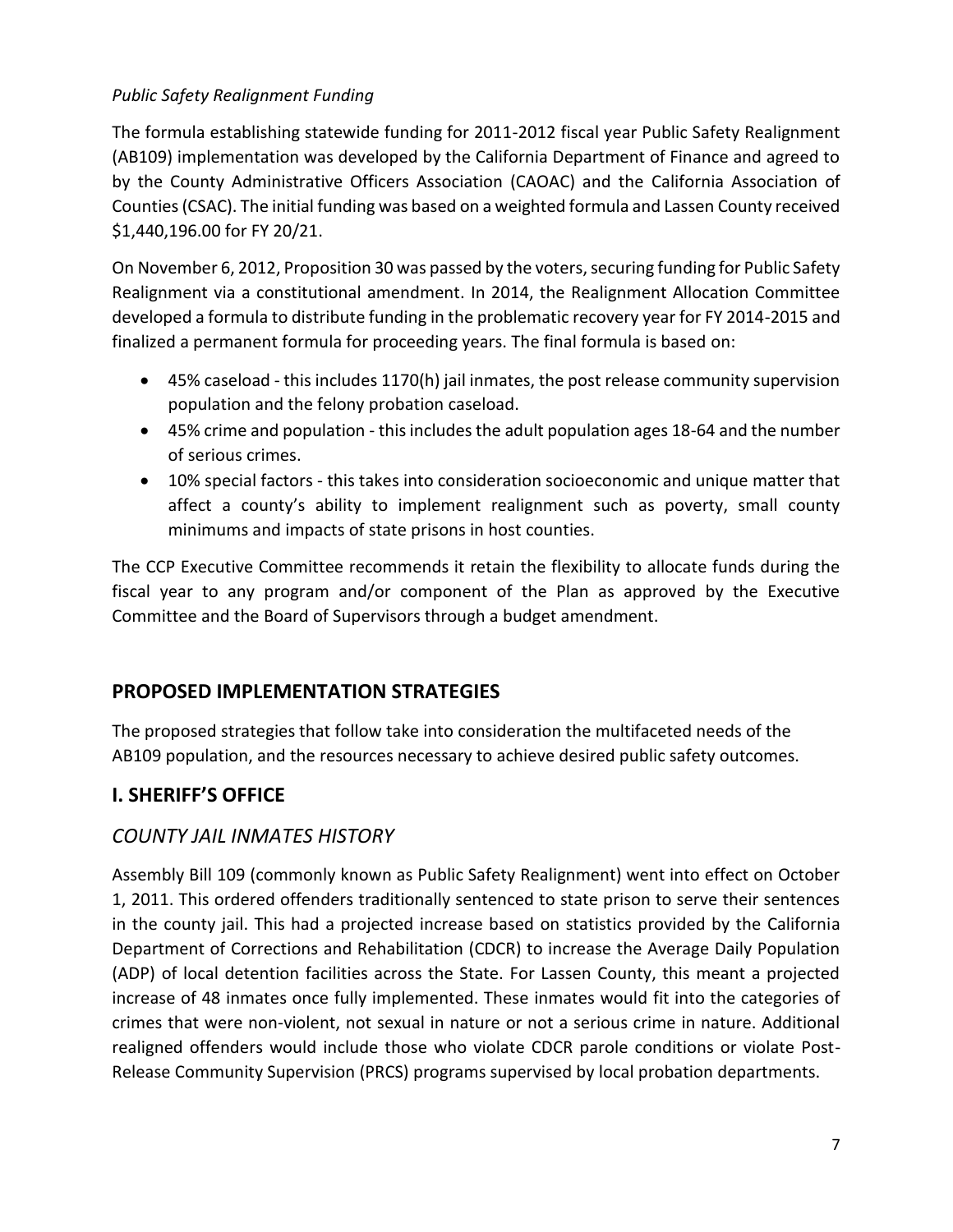The Sheriff's Office (LCSO) has seen increased numbers in realigned offenders since the inception of Assembly Bill 109 on October 1, 2011. Since that time, we have received an average of 35 realigned offenders annually. Below is a breakdown by year since 2011:

- 2011: 18
- 2012: 63
- 2013: 65
- 2014: 41
- $2015:26$
- 2016: 26
- 2017: 18
- 2018: 22

LCSO has seen numerous flash incarcerations as a result of CDCR Parole and PRCS enacted under realignment. While these numbers are less than the projections provided by CDCR in 2011, their impact on custody and inmate programs have not been lessened. The county jail has received an average of 31 parole violators annually since 2011. An annual breakdown is listed below:

- 2011: 25
- 2012: 39
- 2013: 26
- 2014: 36
- 2015: 28
- 2016: 24
- $2017:37$
- $2018:31$

While the aggregate total is currently less than the projected 38 person increase to the ADP, this still made a significant impact on the county jail. In previous years, we have more than doubled the amount of offenders projected in 2011 (48 total). Some of these offenders have come from the community, but more often from CDCR. If an inmate commits a qualifying offense under Penal Code Section 1170(h), they are remanded to serve the sentences on these cases in the county jail. This has resulted in a change in the culture in the county jail. These inmates often serve multiple years under these new commitments. They have the ability to interact with offenders they would not have otherwise had access. This turns the culture into more similar to a state prison than a county jail. While counties can bill the State of California for incarcerated offenders sentenced on cases originating in prison, they cannot bill for parole violators. The parole violators were projected to be the most significant impact previously, but the influx of those convicted of crimes while incarcerated in prison has become an unforeseen impact on the Sheriff's Office.

## *PROJECTED IMPACTS ON CUSTODY PROGRAMS*

The impacts of population increases from realignment will impact all inmates in the custody of the Sheriff, and every program in the County Jail. The Sheriff has many considerations related to the housing of inmates in custody. Many people consider overall jail bed space one of the most pressing issues facing local jails. In Lassen County, the jail currently has more than adequate bed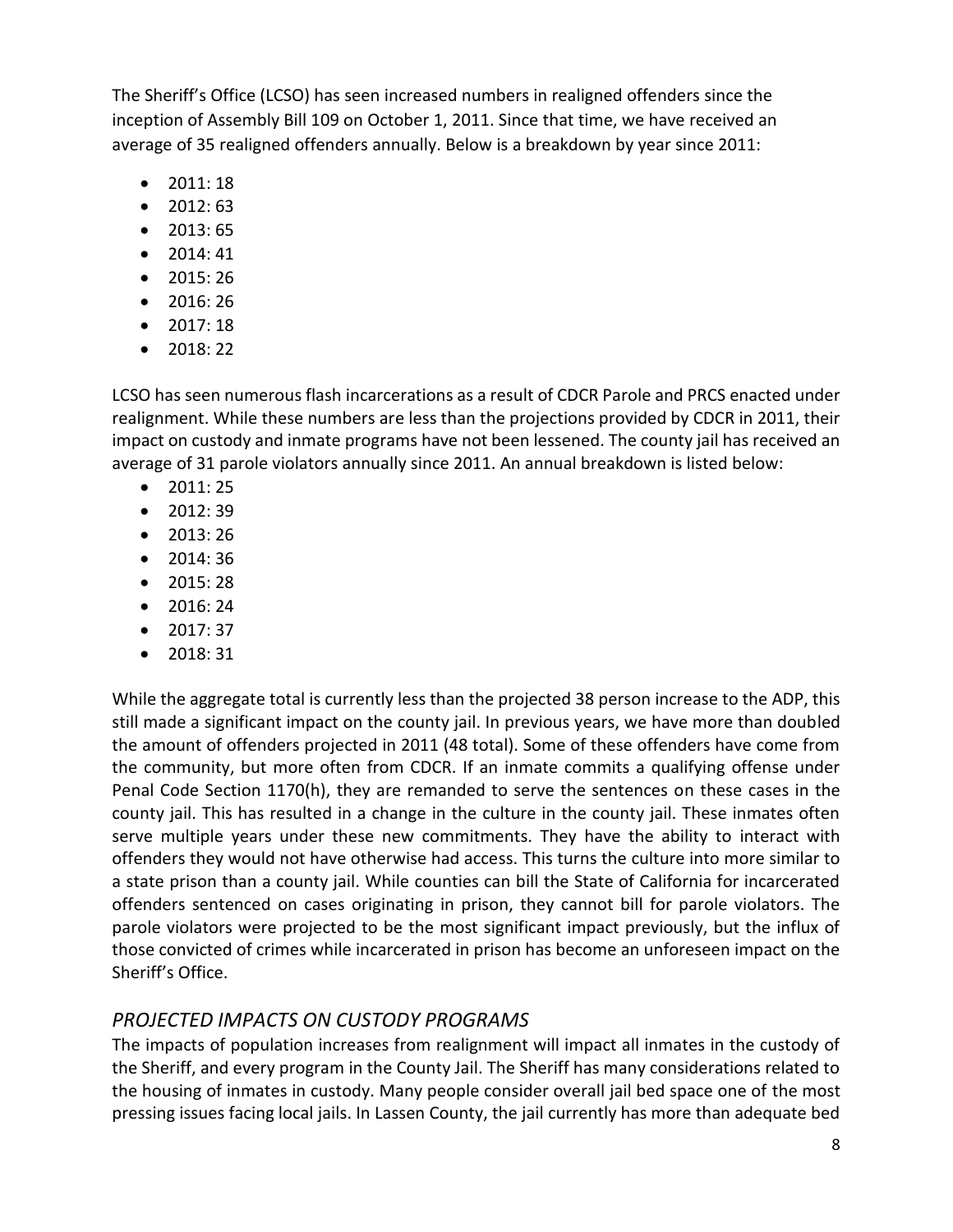space to deal with the total number of projected inmates. However, the bigger issue is the lack of segregated housing space available. Pursuant to Penal Code Section 4002: "Persons committed on criminal process and detained for trial, persons convicted and under sentence, and persons committed upon civil process, shall not be kept or put in the same room, nor shall male and female prisoners, except husband and wife, sleep, dress or undress, bathe, or perform eliminatory functions in the same room. However, persons committed on criminal process and detained for trial may be kept or put in the same room with persons convicted and under sentence for the purpose of participating in supervised activities and for the purpose of housing, provided, that the housing occurs as a result of a classification procedure that is based upon objective criteria, including consideration of criminal sophistication, seriousness of crime charged, presence or absence of assaultive behavior, age, and other criteria that will provide for the safety of the prisoners and staff". Adding inmates that are either charged with violating terms of release (Parole or PRCS) or new felony convictions will put an immediate strain on the segregated housing beds in the jail. Any time a facility increases population it increases the likelihood of assaults on other inmates and staff.

Additional inmates in the jail also impact: Energy consumption, Food service, laundry exchange, inmate programs like exercise yard, dayroom, commissary, along with medical, dental, and prescription drug costs. It can be difficult to quantify all of the costs associated with the expansion of these programs, but every increase in average daily population will generate additional costs. Inmate medical issues in a custody setting are impossible to predict. Increased inmate population does not automatically correlate to additional medical costs. However, any one inmate could generate significant increased costs based on an acute medical condition, emergency surgery, or an expensive prescription regiment.

This new population may potentially have significant impact on our inmate transportation. Any / all new inmates entering our local jail system will require transportation to or from courts and medical appointments. There will also be increases in the transportation demand specific to parole and PRCS violators. Historically, if a parole violator was taken into custody in any local jurisdiction, they were booked in the local facility, transferred to prison where the prison transportation system moved them throughout the state. Moving forward, these violators will stay in county jails for their entire and transportation of these inmates, this burden will shift entirely to local jails. Lassen County will help move inmates to / from our county as part of the new parole violator shift to local custody. Additionally, there could be increased incarceration costs and a drop in revenues for parole violators. Historically, counties were able to bill the state for daily incarceration costs for state parole violators. Moving forward, the state has no responsibility or jurisdiction over local violators. There is potential for one county to directly bill another county for daily housing costs of parole violators. This issue is still unsettled amongst California Sheriffs, but based on housing and budgetary constraints in each county; billing between counties for bed space and / or transportation could take place in the future. Considering these additional costs, Lassen County has to be prepared to move as soon as allowable under state law to reclaim our parole violators in other counties. We also have to be prepared to release / transport back parole violators from other jurisdictions as soon as possible to avert any additional housing, medical, or prescription drug costs.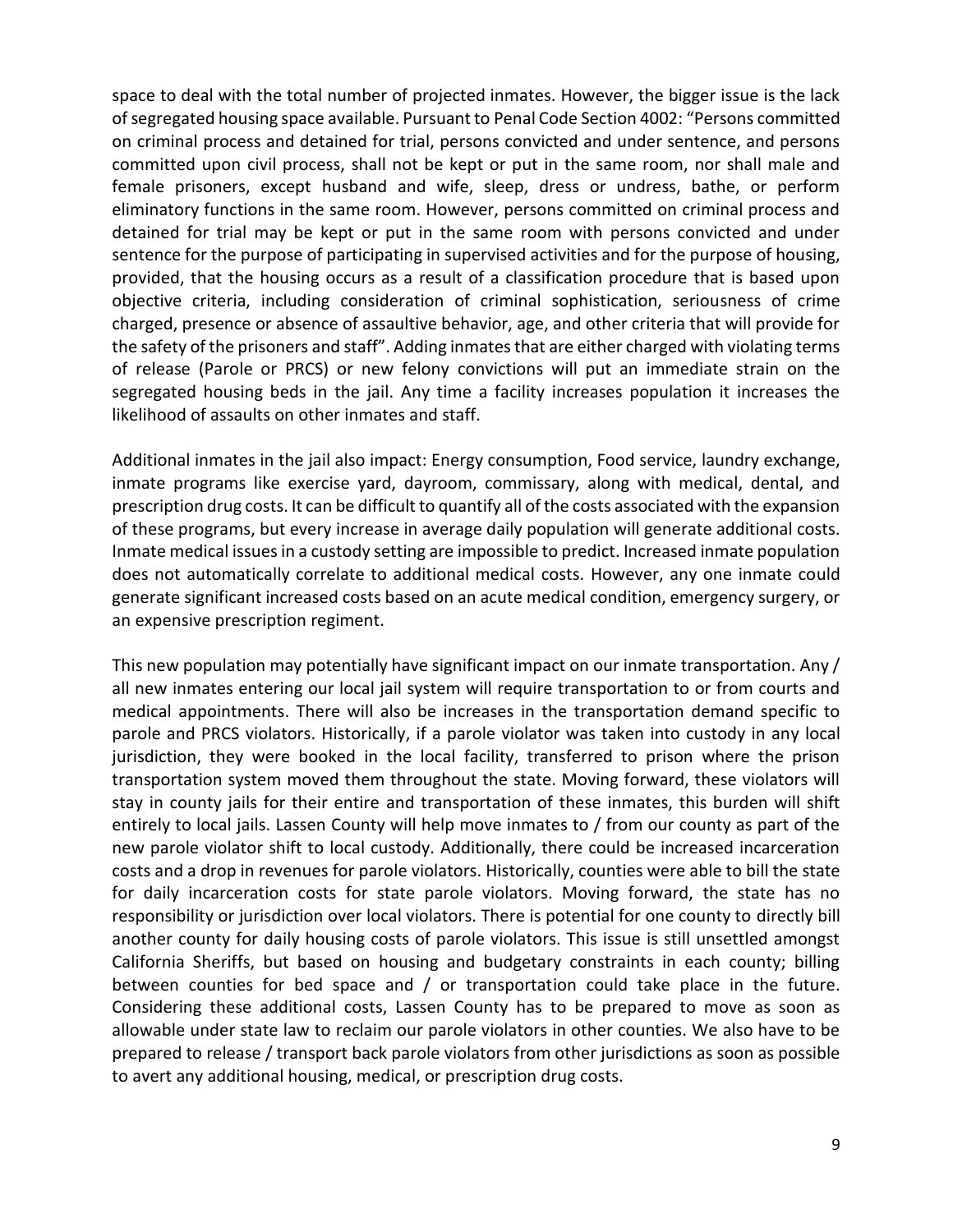The increased inmate population coupled with the new programs developed for our entire jail population will change all aspects of our custody operations. Every new booking and newly sentenced inmate will require a comprehensive classification to determine his / her eligibility for any alternative to custody program. Sheriff's personnel are already drafting or enhancing these alternative programs. The Sheriff already has established the following programs: Sheriff's Work Alternative Program (SWAP), Work Furlough, and Sheriff's Parole. In addition to those programs, Sheriff's Personnel are also developing protocols for home detention, GPS electronic monitoring, weekend commitments, and day reporting. Once all of these programs are in place, the classification process will be an essential component of determining which offenders are eligible to participate. These programs will have to be accessible to every person incarcerated in the county jail. AB109 inmates are a new class of "local felons." As such, we cannot exclusively consider these AB109 inmates for alternatives to physical custody, unless we also consider all traditional misdemeanor offenders as well. It would be illogical to release felony offenders into our community ahead of misdemeanor offenders. All incarcerated persons will be considered for programs in jail.

## *CHANGES AS A RESULT OF REALIGNMENT*

#### Medical:

The County Jail has contracted with a medical provider (Wellpath) for the needs of medical inmates. The jail had to contract with the provider to upgrade the services we could provide. This brought our level care up to assist with the changing needs of these offenders and long term commitments to the Jail. These offenders under realignment are now serving multiple year sentences in Jail. They require additional care that short term offenders may not. This includes an increase in dental services, medical needs for long term conditions and illnesses and more likelihood of injuries while incarcerated. These services include a Licensed Clinical Social Worker on-site to help address the behavioral health needs of the incarcerated offenders at the Jail. This has helped expedite services to them. Having on-site professionals decreases response time of having to call the same professionals to respond to the Jail to assist with someone in need of assistance.

#### In-Custody Programs:

In 2016, the Sheriff's Office hired a full-time Program Coordinator to oversee educational programs for incarcerated offenders. The Program Coordinator works under the direction of the Custody Division Commander and with custody staff to facilitate these programs to inmates in the Jail. These programs include a tablet program used for education, classroom, culinary and automotive programs. A large portion of these courses contribute towards milestone credits pursuant to California Penal Code Section 4019.4.

#### Tablets:

The Jail signed a contract with a vendor to provide tablets to incarcerated offenders. These tablets are Samsung android based tablets and are more resistant to destruction. The tablets are used for educational purposes. These classes include anger management, alcohol and substance abuse, college level and other educational courses. For each educational program completed,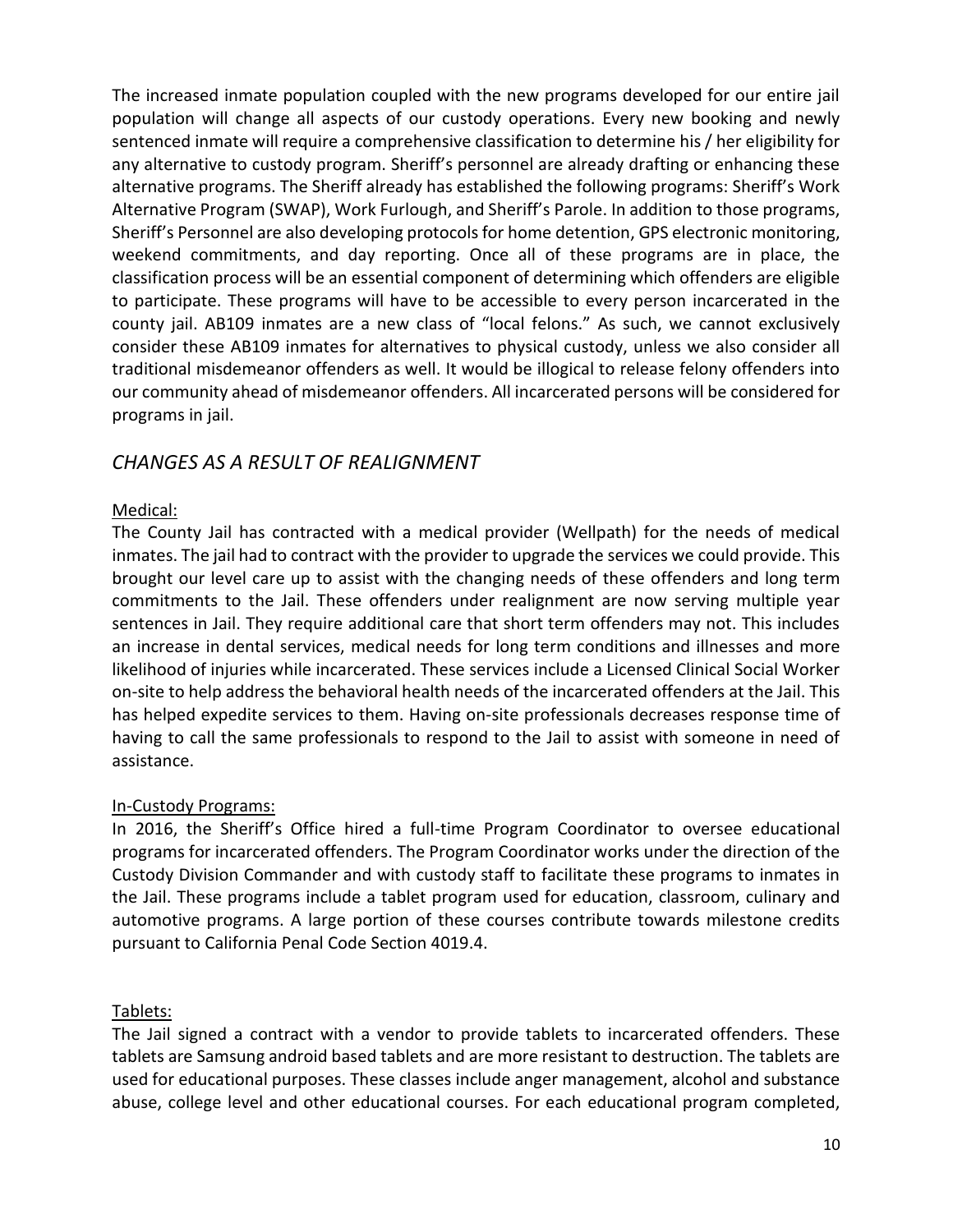they receive points towards personal entertainment. This includes approved music, movies, books, etc. Once they complete enough program hours, the offender can receive time off of their sentence pursuant to Penal Code Section 4019.4. Below is a breakdown of tablet usage by the incarcerated population since brought online in 2017:

| Inmates Impacted | <b>Education Hours Completed</b> | <b>Total Coursed Completed</b> |
|------------------|----------------------------------|--------------------------------|
| 386              | 20,596                           | 2.899                          |

The tablets have become a way for offenders to complete rehabilitation and training courses on skills they can use once released into the community once again. Once deployed in the housing units, the tablets had an immediate impact on the inmates. Instead of causing issues for custody staff and other inmates, they now have a productive way to occupy their time. They have become a valuable resource towards the rehabilitations of these offenders.

#### Jail High School:

The Program Coordinator has coordinated with the Lassen County Office of Education for multiple grants and available money to provide a high school graduation program for the offenders housed in the Jail. Some of this is provided by the Adult Education Block Grant (Assembly Bill 86) providing state funding for programs to educate adults in the community. This funding is commonly used in the community to assist adults with completing the requirements to obtain a high school diploma. We now have a classroom with ten computers and educational materials to assist offenders with obtaining a high school education while incarcerated. To date, 60 offenders have received a high school diploma after graduating from this program.

#### Lassen Community College:

The Program Coordinator has brought in courses from Lassen Community College. These courses include career readiness, basic automotive and correspondence courses. One inmate has been released on alternative custody to complete his college coursework which would not have happened without the coordination of staff from both the Sheriff's Office and Lassen College.

#### Culinary Program:

The Food Service Manager is a trained chef with work history in hotels and restaurants. With his assistance, the Program Coordinator was able to facilitate a course taught by the Food Service Manager to teach food service and preparation skills to the offenders assigned to work in the Kitchen. Offenders earn their ServSafe certification and learn basic line preparation and culinary skills. An intermediate course was developed and recently graduated two students. The students learned how to prepare and present restaurant quality meals.

#### Change Companies: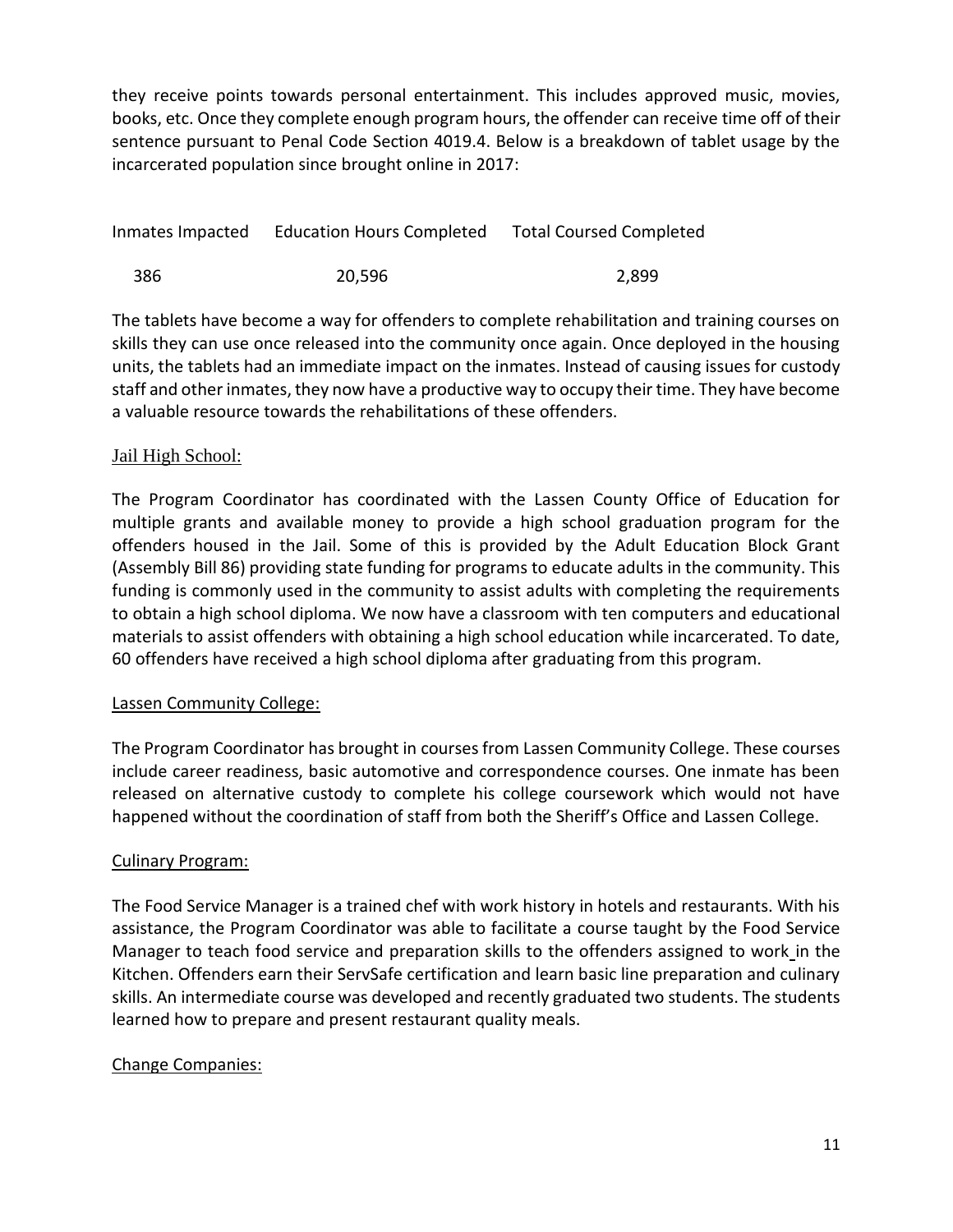The Program Coordinator has instituted journaling and additional programs using materials from the Change Companies out of Nevada. These are program oriented journals that help the offender understand their deficiencies how to rehabilitate them. This gives them an outlet to express their feelings and learn how to deal with them appropriately. The courses include a reentry into the community program for offenders to learn how to return to the community as contributing members.

#### Anger Management:

The on-site LCSW has started an anger management program for male and female offenders. This program meets once a week and has already successfully completed one session. The offenders have responded well to the instructor and his ability for empathy and understanding. Inmates have learned how to more appropriately deal with their anger and have healthy outlets.

#### Outside Work Assignments:

The Jail has instituted job assignments once held when state inmates were housed here outside the facility. These assignments are highly sought after by the offenders. They are supervised by one Correctional Deputy, Maintenance Supervisor and Motor Pool Mechanic. They are placed in a designated dorm and are allowed more privileges including work outside. They have been used often offsite for repairs or help in the community. They learn automotive skills, landscaping, asphalt patching and various labor jobs that help them build skills upon reentry into the community. The inmates are working with the community when off-site to improve an area whether through weed abatement to repairs to buildings if necessary. This is a very popular program in the community.

#### Religion:

Offenders have the opportunity to participate in various religious services. Representatives from local churches come to the facility to offer services during evening hours.

#### Expansion

The Jail has been forced to reorganize and expand due to realignment. With the new classifications of offenders coming into custody has caused in increase in female offenders over time and more sophisticated offenders in custody. The jail has changed its organization adding additional personnel from 2011 to 2019.

The Jail has opened up the large dormitories that comprised the Lassen Community Correctional Facility until 2011 when the contract ended with CDCR. With the assignment of outside work crews, we were forced use a dormitory for those workers. Using offenders from general population resulted in an immediate increase in contraband introduced in the facility. These offenders are now placed in a dorm designated for outside workers. The offenders have very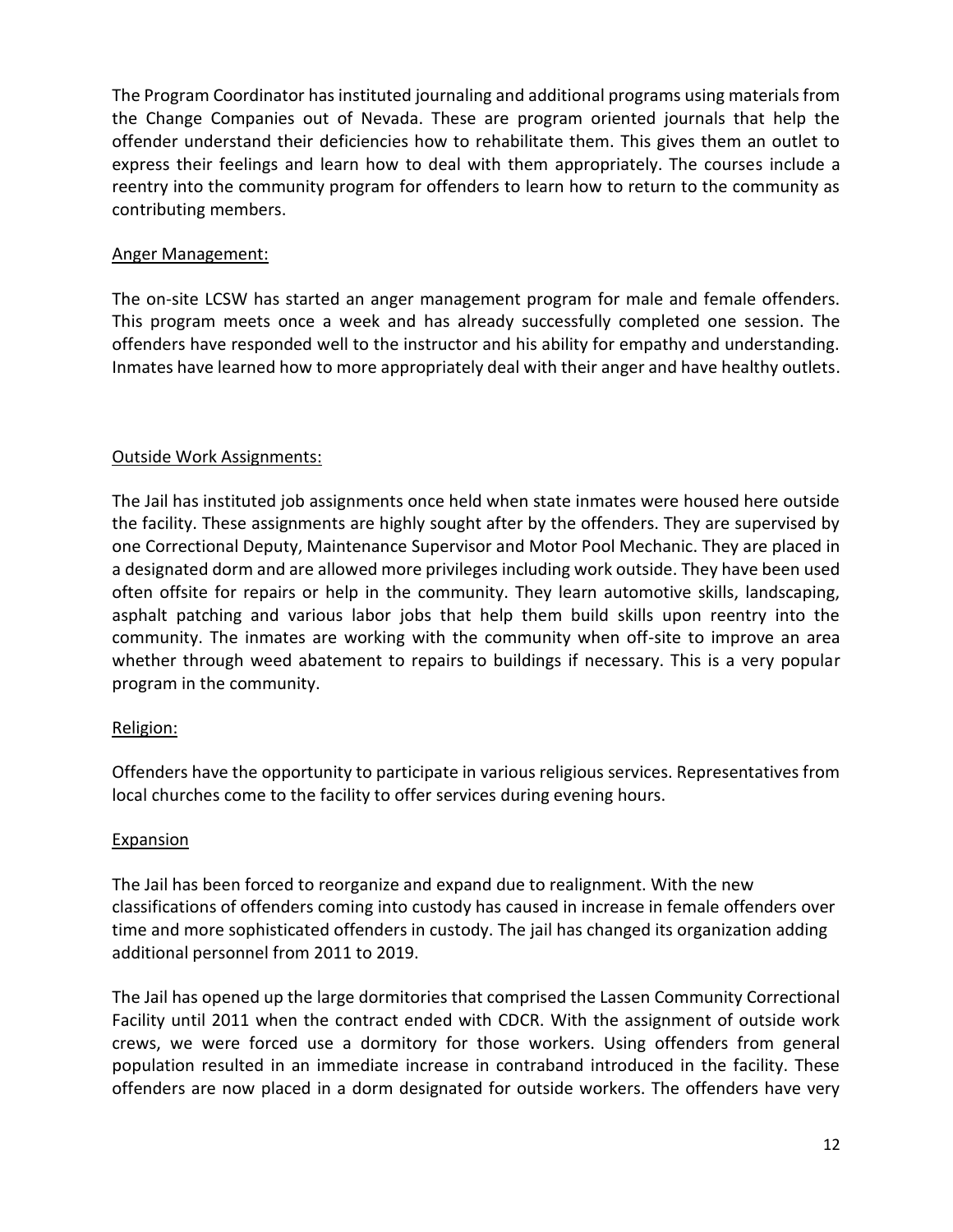limited contact with other inmates. There is less pressure to bring in contraband from inmates who are not allowed outside.

The other dorm is now occupied by female inmates. The population of female inmates has continued to increase of the past several years. During 2016, we were under an early release order (Penal Code Section 4024.4) signed by a magistrate every month to relieve the overcrowding. This continued sporadically until 2019 when they were moved into the other dorm. They now have constant access to the recreation yard and more space. This has resulted in a decrease in physical and verbal altercations as well as a quieter population.

The dorms previously occupied by the female inmates are now used for other male housing. Offenders of sex crimes are often a segregated population for safety reasons. They were occupying a large amount of cell space due to a lack of other space for them. We were able to move them to one of the dorms allowing for less segregation in the Special Housing Unit. This has allowed for more dayroom time for all inmates with the reduction of different inmate classifications present. This has resulted in less tension and altercations in each of the classifications.

*ALTERNATIVE CUSTODY PROGRAMS* (These programs are supervised and administered by the Inmate Services Officer)

#### Electronic Monitoring:

The Jail uses electronic monitoring as an alternative form of custody. The offender is placed in an electronic ankle bracelet. This bracelet can also be fitted with SoberLink. This is similar to an interlock device in a car. It will randomly ask the wearer to submit a breath test to alcohol sampling. The device works wherever you have cellular telephone service. The offender is released to their home or other residence as approved by the Custody Division Commander. The offender has an electronic fence set digitally as boundaries set by date and time as to where they can go and when. One local ministry has allowed for several inmates to live in their group homes as a part of electronic monitoring. They often attend religious services as a part of the program as well as perform community service locally. This includes feeding the homeless population and work in the community.

#### Sheriff's Work Alternative Program (SWAP):

The SWAP program has allowed for qualifying inmates to work off their sentences with community service. The offender works for various community organizations. This could be anywhere from the local landfill to work for the senior citizen's center. This program makes a visible impact in the community. Offenders are seen paying their debt to society working to make something better through community service.

## *PROPOSED STRATEGIES FOR COUNTY INMATES*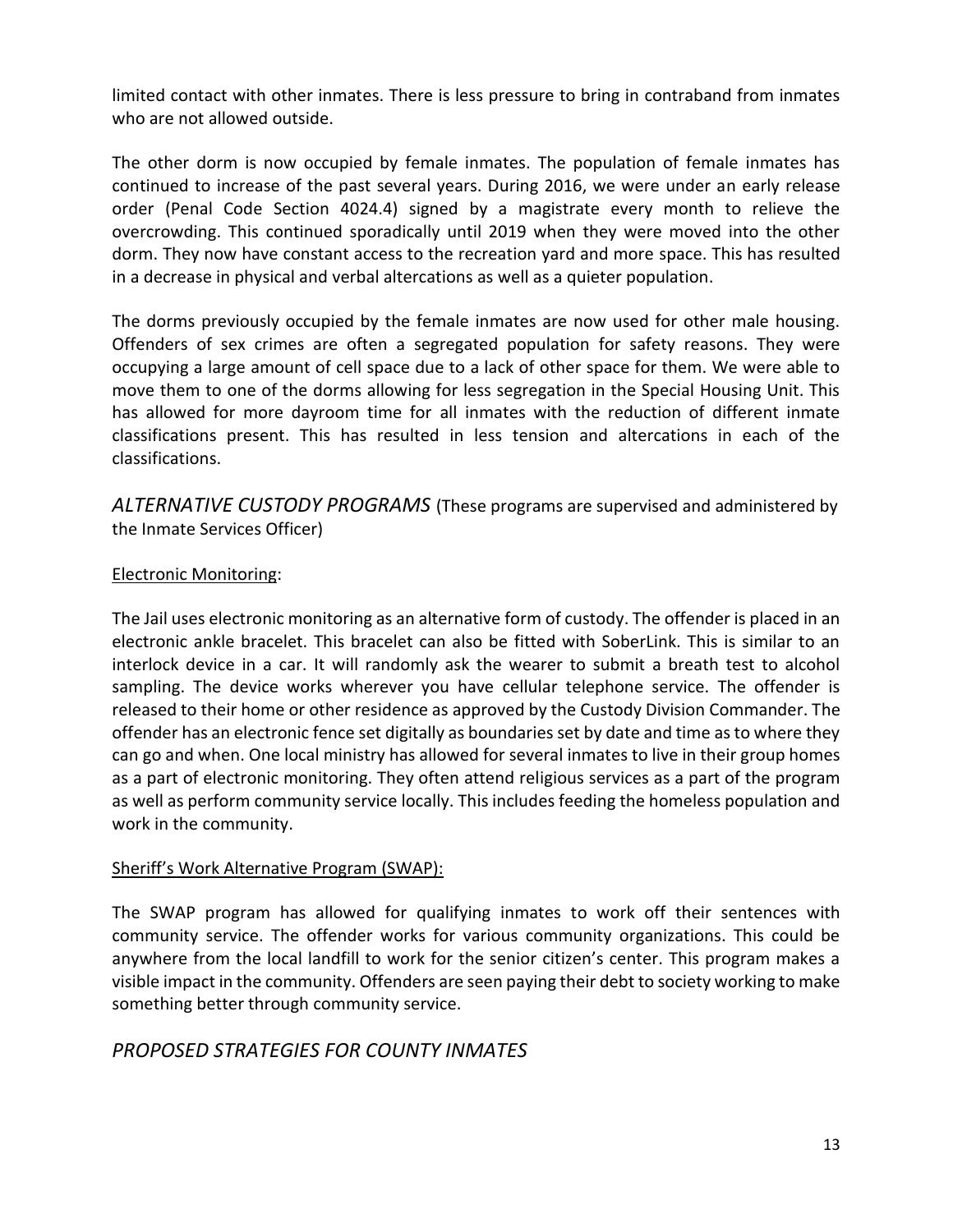To address these projected increases, the LCSO will maximize county jail capacity and utilize alternatives to incarceration that will be overseen by a Community Programs Coordinator and other Sheriff's Office Personnel.

#### County Jail:

The Sheriff's Office currently operates a 231 bed jail. People convicted of non-serious, nonviolent, and non-sex offense felonies will serve sentences in the county jail. This change was prospective and applied to anyone who was convicted on or after October 1, 2011. Typically these sentences will be 16 months to three years; this is longer than the average 90-day sentence currently served in California county jails. Enhanced and consecutive sentences created even longer sentences. AB109 changed how credits for good time and work time are calculated from one day of good time and one day of work time for every six days served in jail to one day of good time and one day of work time for every 4 days served in jail. This means that inmates are required to serve 50% of their sentence in custody, minus any credits for time served prior to their sentence as determined by the Court, instead of two-thirds of their sentence, which is the current law. This change will help mitigate, to some degree, the impact of longer sentences being served in the county jails. Further, all post release community supervision revocations and almost all parole revocations will be served locally. AB109 encourages the use of flash incarceration up to 10 days in county jail for post release community supervisees who violate their community supervision terms.

Further analysis is necessary once AB109 is implemented to accurately determine the impact on jail beds, alternative incarceration programs and court security/inmate transportation. Based on current population trends there is limited capacity for additional inmates before one of the CCF dormitories will need to re-open. With these increases, expansion of in-custody programming is necessary to maintain safety and offer productive use of free time while incarcerated. Enhancements to jail programming such as substance abuse services, job skills training, restorative justice programs, veteran services, and expanded mental health services are considered necessary. Offenders will be assigned to programming based on meeting eligibility criteria and availability.

#### Community Programs & Alternatives to Incarceration

The Sheriff will designate an employee in the County Jail as the Community Programs Coordinator. The Community Programs Coordinator will work under the direction of the Commander of the County Jail.

The Community Programs Coordinator will utilize existing alternatives to incarceration which include work furlough and Sheriff's Work Alternative Program. The Community Programs Coordinator and other staff will develop other alternatives to incarceration which may include; a day reporting center, weekend commitments, and other programs. The Community Program Coordinator will supervise people in these alternatives while they remain in the constructive custody of the Sheriff. These alternatives to incarceration are frequently utilized to transition inmates back into the community.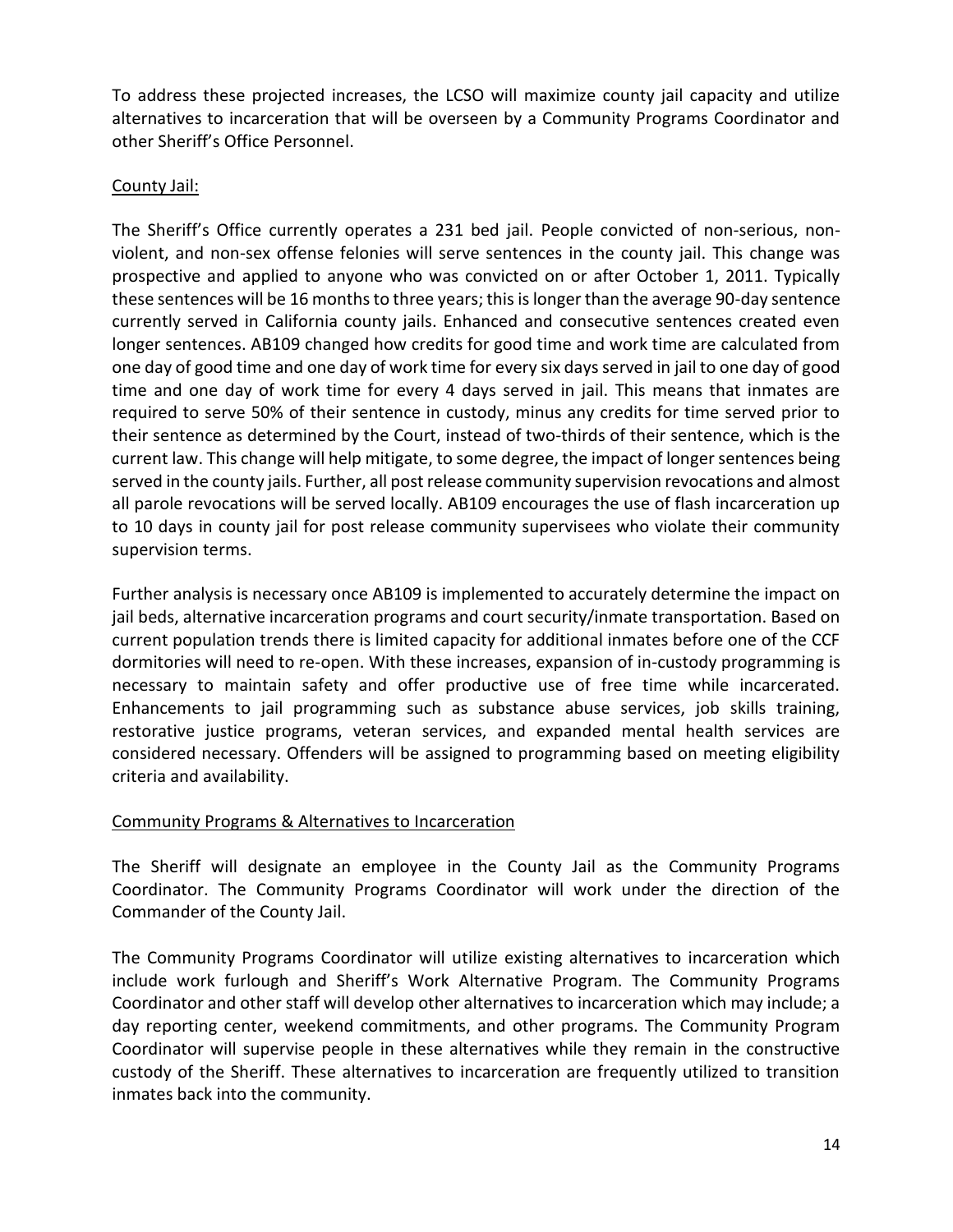LCSO will increase reliance on alternatives to incarceration as necessary in order to manage anticipated population increases under AB109. These additional alternatives provided for by AB109 legislation include involuntary home detention and electronic monitoring for the pretrial population.

Penal Code Section 1203.018 will allow LCSO to release prisoners being held in lieu of bail in the county jail to an electronic monitoring program under specific circumstances. The Sheriff and the District Attorney may prescribe reasonable rules and regulations under which such a program will operate. Specific eligibility criteria will limit the number and type of pre-trial prisoners eligible for this program. The Sheriff will bring a home monitoring and /or electronic monitoring policy to the Lassen County Board of Supervisors for consideration at a later date.

Additionally, AB109 provides legal mechanisms to use alternatives to incarceration for sentenced populations. In Lassen County, these alternatives may include electronic monitoring, home detention, restorative justice classes, substance abuse services, parenting classes, and employment counseling and services. An inmate under the supervision of the Community Programs Coordinator may be provided multiple services as determined by their individual needs.

All jail programming and alternatives to incarceration managed by the Sheriff will be made available to offenders providing they meet eligibility criteria and space is available. The Sheriff is also considering utilization of an assessment tool to aid in placement in appropriate programs.

Once an offender has been sentenced to the county jail, jail staff, the Community Programs Coordinator (chair), in conjunction with a quorum of the classification committee will develop a plan for the prisoner. The plan may include in custody programs, work assignments, housing assignments, and if eligible, a transition from the county jail to an appropriate alternative to incarceration. Decisions regarding this plan will consider in-custody behavior, participation and progress in jail programs and services, the pre-sentence report and court commitment, eligibility based on current charges and prior convictions, and availability of the alternatives to incarceration best suited for the prisoner. The recommendation developed by the classification committee will be presented to the Jail Commander for approval, denial, or modification. The Sheriff will have final authority over eligibility for these programs.

LCSO will supervise people in alternative to incarceration programs through a highly visible community presence and random site checks. LCSO will provide a swift response if a person absconds or violates conditions of their participation in the program. Increased staffing for Community Programs will likely be needed to ensure strong enforcement and maximize community safety. In the future the Sheriff would like to work with the Lassen County Probation Department and the Susanville Police Department to develop a multi-agency compliance team that would monitor offenders in post release community supervision and alternative to incarceration programs.

At least 60 days prior to the inmate's date of release from LCSO custody, the Community Programs Coordinator will meet with Adult Probation Department Pre-Release personnel to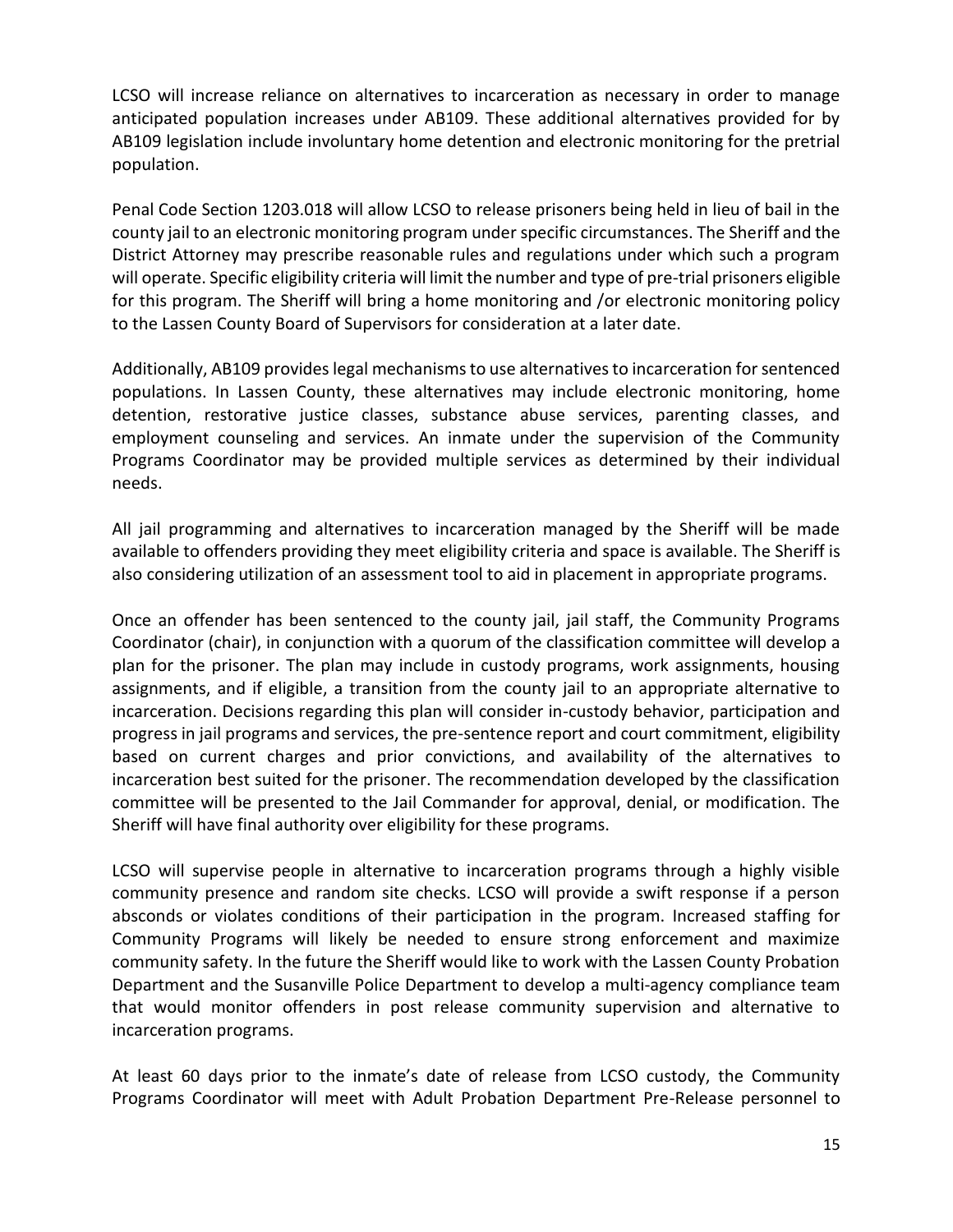ensure a smooth transition at the time of the prisoner's release. Changes may be made to the preliminary transition plan at any time while the prisoner is in LCSO custody.

## *OTHER ITEMS OF LOCAL CONCERN*

#### Fire Camps

Many of the inmates who will be realigned to county custody are of the classification that currently serves in fire camps that are run jointly by CDCR and Cal Fire. In Lassen County we have Antelope Camp and Intermountain Camp. These camps provide an invaluable public safety resource to our communities, and are important to our local economy. The Sheriff and his staff have been engaged in discussions around the state related to fire camps, and will continue to be present at these meetings and lobby on behalf of Lassen County.

#### Funding and Development of Realignment

Since AB109 was signed into law there have been two additional bills passed that funded and made changes to realignment. The funding was only for the current fiscal year, and there was no secure long term funding. The legislation that changed realignment was the first of many that will modify realignment and impact us locally. Local agencies and department heads need to continue to lobby at the state level in an effort to secure funding for realignment and to mitigate the negative impacts on us locally.

## **II. DISTRICT ATTORNEY**

## *IMPACT OF REALIGNMENT ON THE LASSEN COUNTY DISTRICT ATTORNEY'S OFFICE*

Realignment will have a significant impact on the workload of the Lassen County District Attorney's Office (LCDA), as well as the sentencing options available to resolve cases. LCDA anticipates two major impacts:

First, and in addition to normal responsibilities, LCDA anticipates that prosecutors evaluating felony cases for disposition and sentencing purposes will need to refocus their assessments on the new sentencing options presented by realignment. Initially, this will be a training issue bringing the deputy district attorney's current on the mandatory and permissive components of realignment. Likewise, it is often the case that prosecutors, in the case of such a dramatic shift in the law, will be required to spend considerable additional amounts of time with members of the defense bar in negotiating these cases, as the defense bar educates itself on the advantages presented to their respective clients afforded by realignment. This will likely increase the number of court appearances per case and the average time it takes to work out individual cases.

Second, and in addition to normal responsibilities, LCDA will now be responsible for reviewing, charging, and prosecuting many violations of post-release community supervision. Historically, this has always been the function of the State through the department of paroles and the Board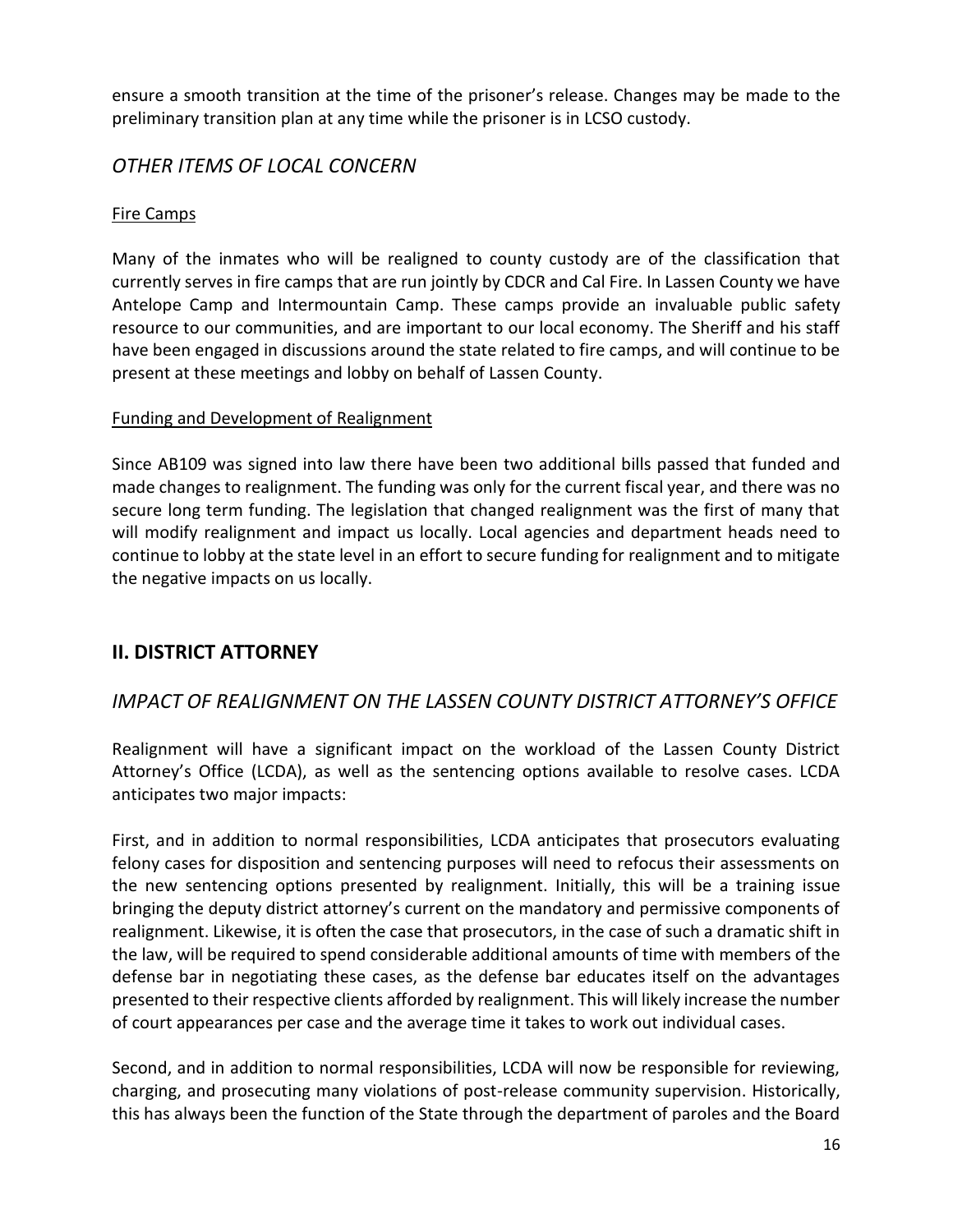of Parole Hearings. Effective October 1, 2011 alleged violations of post release community supervision, which the Sheriff has aptly noted is the location CDCR expects to see the quickest decline in their populations and the concomitant increase in county populations, will fall to LCDA for review, filing and prosecution as appropriate.

Of course, whether it be the disposition of a new felony charge or charges, or the handling of alleged violations of post-release community supervision, LCDA and the attorney's herein will need to be trained on the resources and options available for pretrial or hearing detention as well as post-conviction sentence.

## *LCDA PLAN TO PREPARE FOR REALIGNMENT*

Given the anticipated changes presented by realignment, LCDA presents the following action plan to prepare the office for these prospective changes:

LCDA will organize staff trainings on AB109 and the implications thereof. Specific attention will be directed to which cases are required to be handled pursuant to realignment and which cases are exempt. In the context of new cases that are plainly affected by realignment, training will focus on how settlement options have changed and what is the best disposition of the case, keeping the simple objective of justice in mind. In the context of alleged violations of post release community supervision, training will focus on appropriate, progressive consequences for sustained violations while trying to balance deterrence with recidivism reduction.

## **III. PUBLIC DEFENDER**

The Public Defender represents clients who will now qualify for county jail and alternative program placement sentences under AB 109. The Public Defender will identify clients who are eligible for programs under AB 109 and make recommendations to the courts related to sentencing options/alternatives.

This plan contains limited resources to provide representation to individuals facing "post release community supervision" violation hearings. The volume of hearings, as well as the court's protocol for handling the hearings, will determine the resources required. Additional personnel may be required to provide representation at these hearings.

## **IV. SUPERIOR COURT – FINAL REVOCATION HEARINGS**

Under AB117, a budget trailer bill accompanying the 2011 Budget Act, the Superior Court's role in criminal realignment previously outlined under AB109 has been substantially narrowed to handle only the final revocation process for offenders who violate their terms or conditions of post release community supervision or parole. The Court will assume responsibility for post release community supervision revocation hearings on October 1, 2011. AB117 also delays the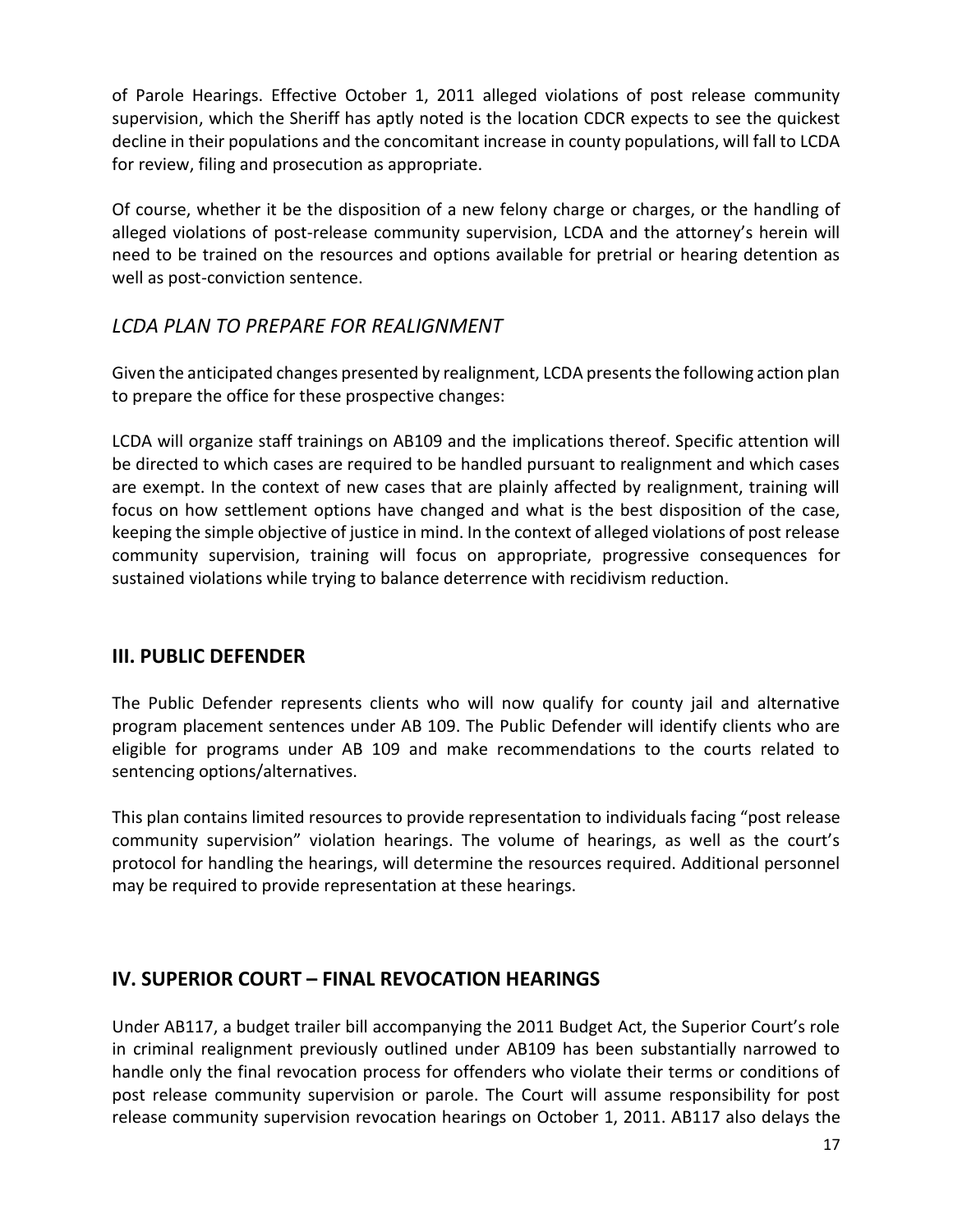Court's role in revocation proceedings for persons under state parole supervision and serious and violent parole violations until July 1, 2013. According to state projections, the total parole and post-release supervision population expected to be serving revocation sentences in local custody is estimated to be 6 on any given day. This estimate is based on data provided by CDCR; however, Lassen Superior Court anticipates the actual estimate of revocation hearings to be greater than the State projections.

Statewide the Judicial Branch plans to have completed development of implementation plans and revocation procedures and forms by September 2011.

## **V. ADULT PROBATION**

#### *PROJECTED ADDITIONAL NUMBER OF OFFENDERS ON POST RELEASE COMMUNITY SUPERVISION*

The State has not provided estimated projections of the Proposition 57 population. Based on the historical data for Lassen County, we would receive on average 2 new offenders.

#### *STRATEGIES TO ADDRESS POST-RELEASE POPULATION*

The Probation Department has been designated as the county agency responsible for administering programs related to the Post Release Community Supervision (PRCS) population. This includes options for community supervision to include, but not limited to, intensive supervision (with routine home visits), home detention with electronic monitoring, residential substance abuse treatment, outpatient behavioral health treatment, outpatient substance abuse treatment, mental health services, batterer's intervention, child abuse prevention program, substance abuse testing, community service, family strengthening strategies, referrals to educational institutions/programs, vocational training/employment services and housing resources.

#### *POST RELEASE COMMUNITY SUPERVISION*

Post Release Community Supervision terms will not exceed three years. This PRCS population will serve all revocations at the local level for a period not to exceed 180 days and will receive dayfor-day custody credit. The supervision unit may also impose flash incarcerations at the local jail; any revocation lasting longer than 10 days will require a court hearing. Those PRCS individuals without any violations after six months of supervision can be discharged. Post Release Community Supervision shall be consistent with evidence-based practices shown to reduce recidivism, and the Probation Department may impose special terms and conditions, appropriate incentives, treatment and services, and graduated sanctions.

Adult Probation has put forth diligent efforts to implement evidence-based supervision and intervention practices proven effective in reducing recidivism and improving outcomes. The elements of evidence-based practices are concepts of risk, need and responsivity (the practice of assessing and identifying an offender's criminogenic risk factors which contribute to criminal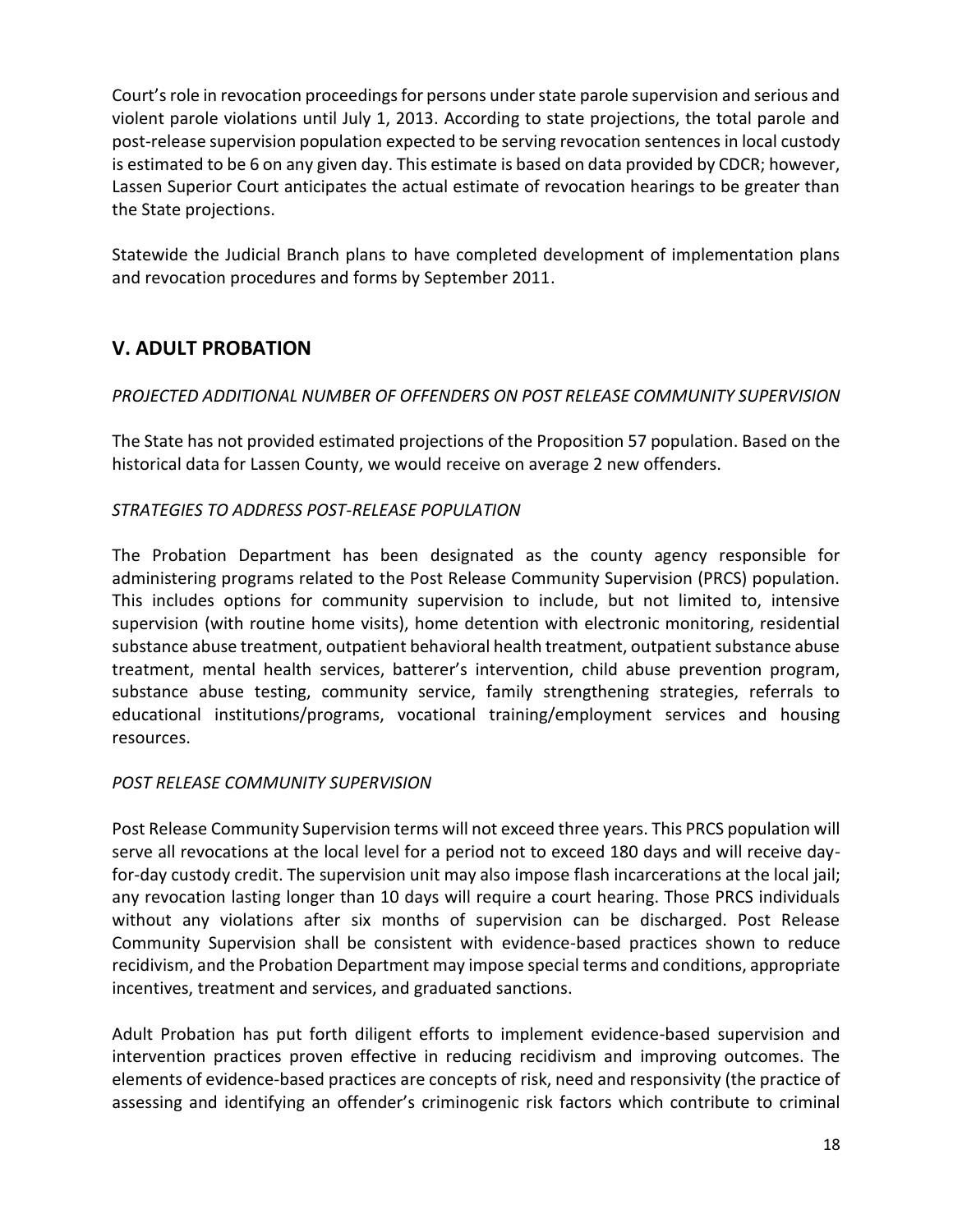behavior and which can be improved upon through application of appropriate interventions, and by fortifying the offender's protective factors in order to promote sustainable positive change). These principles are applied through the utilization of the Evidenced Based Practices assessment tool composed of an assessment which measures an offender's risk to re-offend based upon prior record of criminal conduct, and an offender's needs guide which identifies specific risk and protective factors.

The Probation Department will construct a collaborative team responsible for intensive supervision of the Post Release Community Supervision population. These staff will administer the risk/needs assessment tool to each community offender in order to develop a case management plan which will determine level of supervision, treatment/program strategies and goals, case management efforts and offender activities. Additionally, a system of incentives and graduated sanctions will be developed as a case management tool in relation to supervision of the PRCS population. AB109 allows for flash incarcerations without hearings for a period not exceeding 10 days. A vital component of effectively implementing AB109 relies on creating a cohesive hearing process combined with consistent imposition of graduated sanctions in response to violations of supervision conditions. However, when an offender achieves a positive target goal such as successful completion of a substance abuse treatment program, the probation officer needs to identify an appropriate reward/incentive. Use of incentive and positive affirmations foster positive outcomes thereby promoting recidivism reduction and ultimately community safety.

Given the anticipated high-risk level of post release community supervision offenders, the Probation Department projects additional Deputy Probation Officers may need to provide more intensive supervision/services of this offender population. The Probation Department is motivated to take creative and innovative steps during a time of budgetary crisis in order to accommodate the specialized needs of the AB109 population. However, the Probation Department faces many challenges given the rural location of the community which presents difficulty in program and treatment services availability.

In addition to the intensive supervision and collaborative case planning mentioned above, the Probation Department will actively explore a variety of alternatives to incarceration for use in managing the Post Release Community Supervision population and responding to violations. This will be accomplished by utilizing appropriate alternative custody options to address criminogenic risk factors, hold the offender accountable, and enhance community safety.

Implementation of the VIBE program, which is a skill building group that teaches safe coping skills for men and women. Participation is voluntary and encouraged for anyone who is interested with class topics to include social values, responsible thinking, self-control, peer relationships, family, core skills & cognitive skills, seeking employment, recreation & leisure, substance use and recovery maintenance.

Most offenders under PRCS fail to report with the Probation Officer upon their release. Statewide efforts to improve initial contact with Probation Departments resulted in the implementation of video conferencing prior to release. CDCR has created a secure video system platform that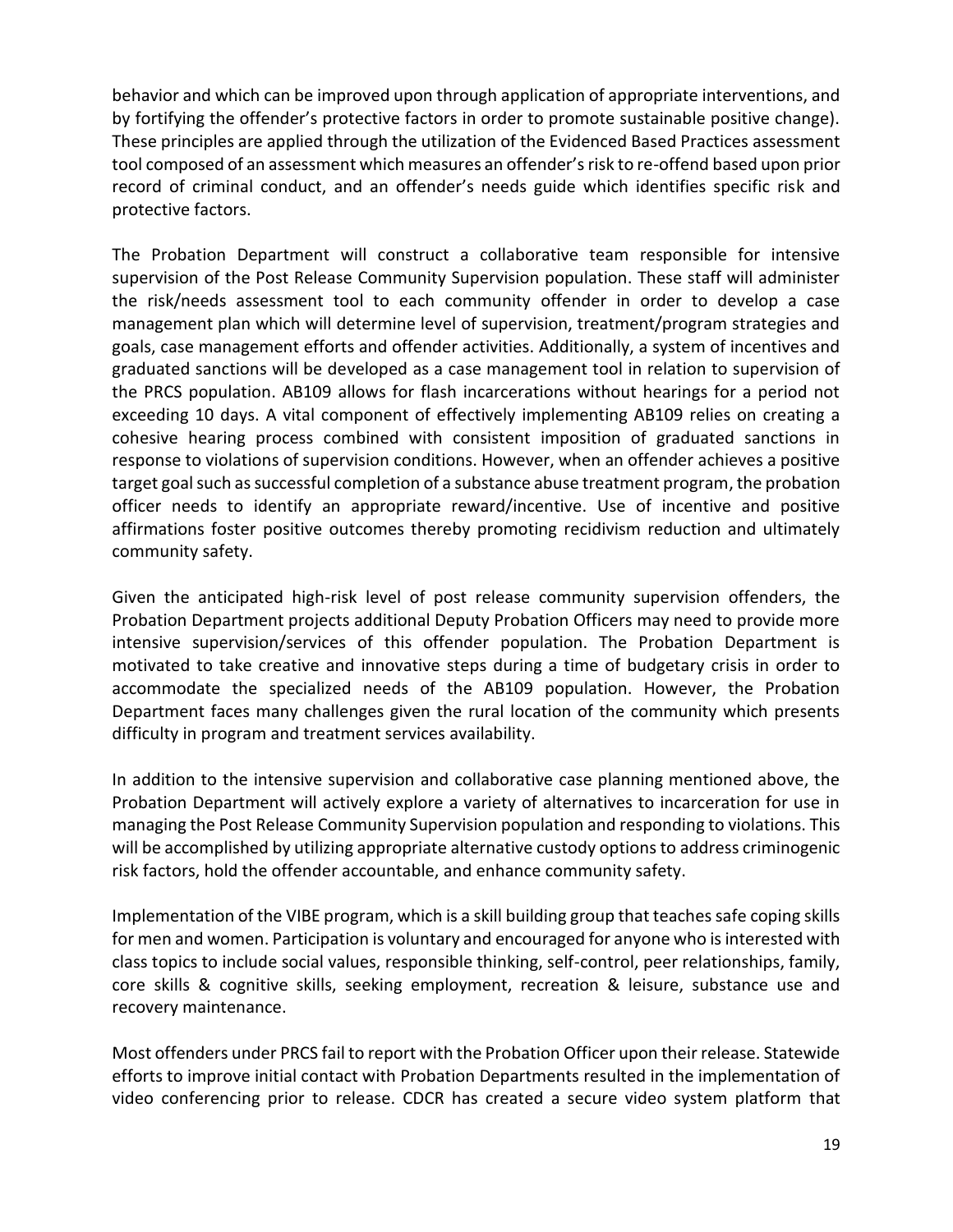Officer's will utilize for pre-release video conferencing when available; to increase the rate of initial contacts.

The Lassen County Probation Department is currently collaborating with Crime Stoppers to reduce the number of existing warrants. Efforts are made locating those who have absconded from supervision. These notifications are being added to social media, which has increased the recovery process and helped foster a safer community.

#### Collaborative Team

The intent of a collaborative team is to maintain consistent and regular personal contact with those who are on post-release supervision, supervision via electronic monitoring or home confinement. The goal is to focus on the population who are at risk of not following their supervision requirements, reinforce accountability and offer support for successful completion of supervision.

The team will determine what course of action needs to be taken to bring the participants back into compliance within their conditions of community supervision or the programs in which they participate. Alternatively, what resources are needed to assist in success. This team will not only address noncompliant behavior, but will also take on a proactive role in supervising offenders in the community, through referrals to services, thereby reducing the number of violations sustained and sanctions administered by the collaborative team.

The collaborative team will help reach the common goal of community safety through highly visible outreach and enhancing a strong supervision support program for those on supervision. The team also enhances the use of alternative custody programs, which will be a vital part of the success.

The Probation Department in collaboration with the Lassen County Sherriff's Department, Susanville Police Department and other State and Federal law enforcement agencies may assist in bi-monthly PRCS conformity checks. Checks may be subject to more/less frequency due to caseload size and staffing abilities. On average, five to ten PRCS/MS individuals will be checked for address verifications, fulfillment with terms and conditions of supervision, random drug testing and the layout of the residence documented. Individuals will be searched based upon risk/needs assessment and their overall performance on supervision. Individuals, who pose a high risk and fail to enroll in programs, shall be provided additional support and guidance than someone who assess low and is conforming to their terms of supervision.

The Probation Department will complete an Operations Order specifying the individuals to be searched, address, specific terms and conditions, officer safety concerns, primary communication, secondary communication and emergency procedure and response information. The Operations Order will be reviewed during the briefing before the fieldwork begins. Additionally, dispatch will be given a copy of the Operations Order and will be contacted by radio or cell phone at the arrival and departure of each residence.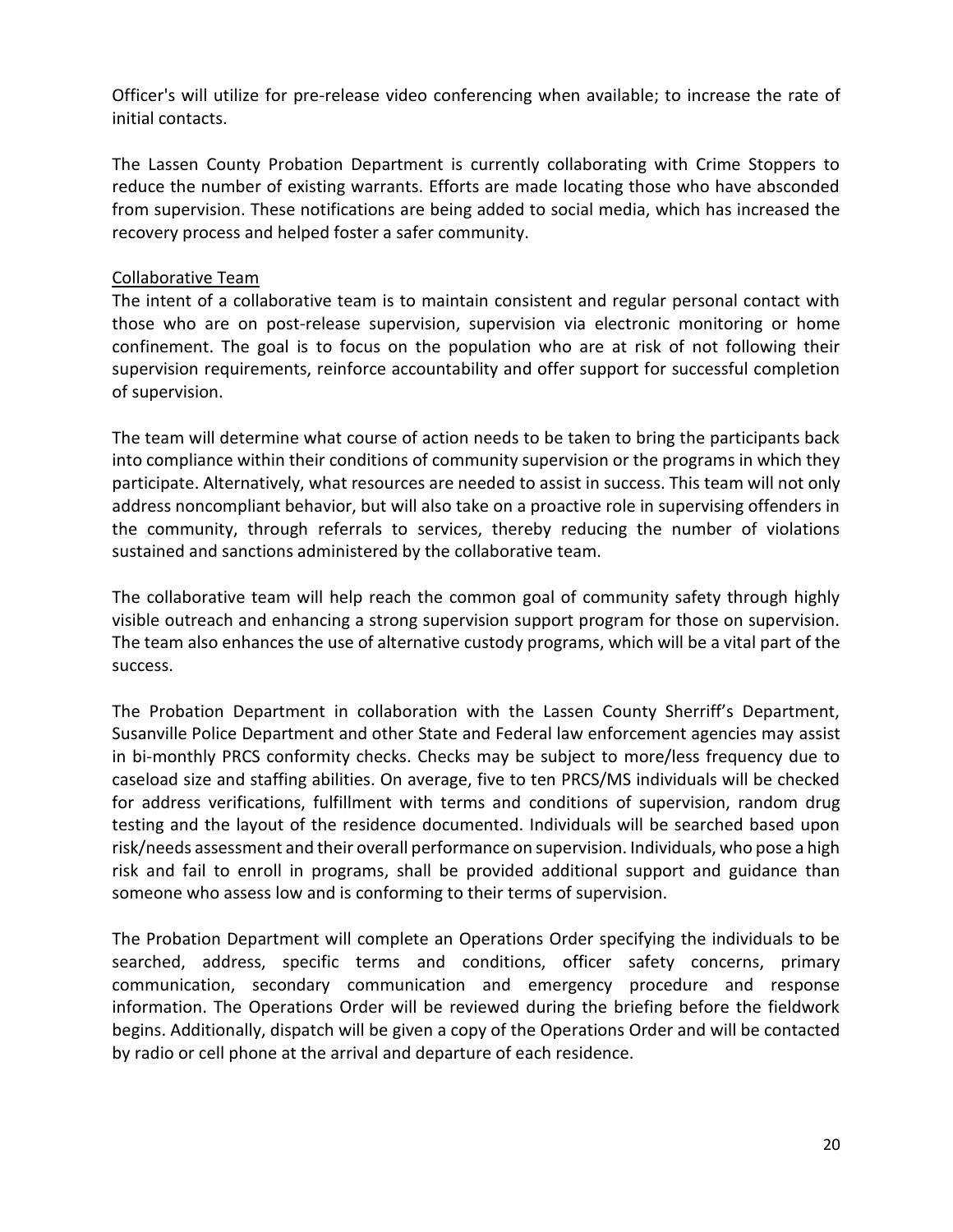The information gathered from the searches will be documented for future reference for data driven programs and services. The information gathered is subject to change, but the core information gathered will contain:

- Date of check
- Number of contacts made
- Type of contact made
- New Charges
- Revocation/Flash
- Informal sanction
- Positive reward
- Geographical location
- Number of arrests
- Agencies assisting

## *Case Planning*

The Lassen County Probation Department will use an assessment tool for determining risk to recidivate. In coordination with their risk scores, offenders shall be supervised according to the department's "Risk-Based Supervision Model." In addition, the officers with create individualized case plans. Case planning is one of the key elements of Evidence-Based Practices and has shown, when implemented correctly, to have the potential to reduce recidivism. Further, properly developed and administered case plans, which are clear, specific and measurable, target specific strategies for maximum and measurable effectiveness and ultimately tie directly back to the agency mission and outcomes. Once the case plans are in effect and the Officer has identified the areas of need to be addressed if the client continues to struggle with positive progress, case conferencing will ensue, which will include the Officer, Supervisor, Deputy Chief and the Chief to assist in additional resources that can be utilized. The Officer will prepare a brief summary of resources used, what has worked and not worked to present to everyone on the case. Ultimately, the goal is to assist the Officer in overcoming barriers they are facing within the case plan and the client's progress.

#### High Risk Offenders

- High risk Offenders (Months 0-6) It is the department's goal to make newly assigned High risk Offenders our top priority. We will strive to provide the highest levels of supervision and treatment resources to our High Risk Offenders, especially during the first six months of their probation term.
- High Risk Offenders should be seen for Case Plan Visits weekly or upon the discretion of the officer for the first six months of their probation term.
- The Risk Based Supervision strategy is in place to ensure their day is structured, free time is minimal, and community service hours are monitored (40 hours for High Risk cases).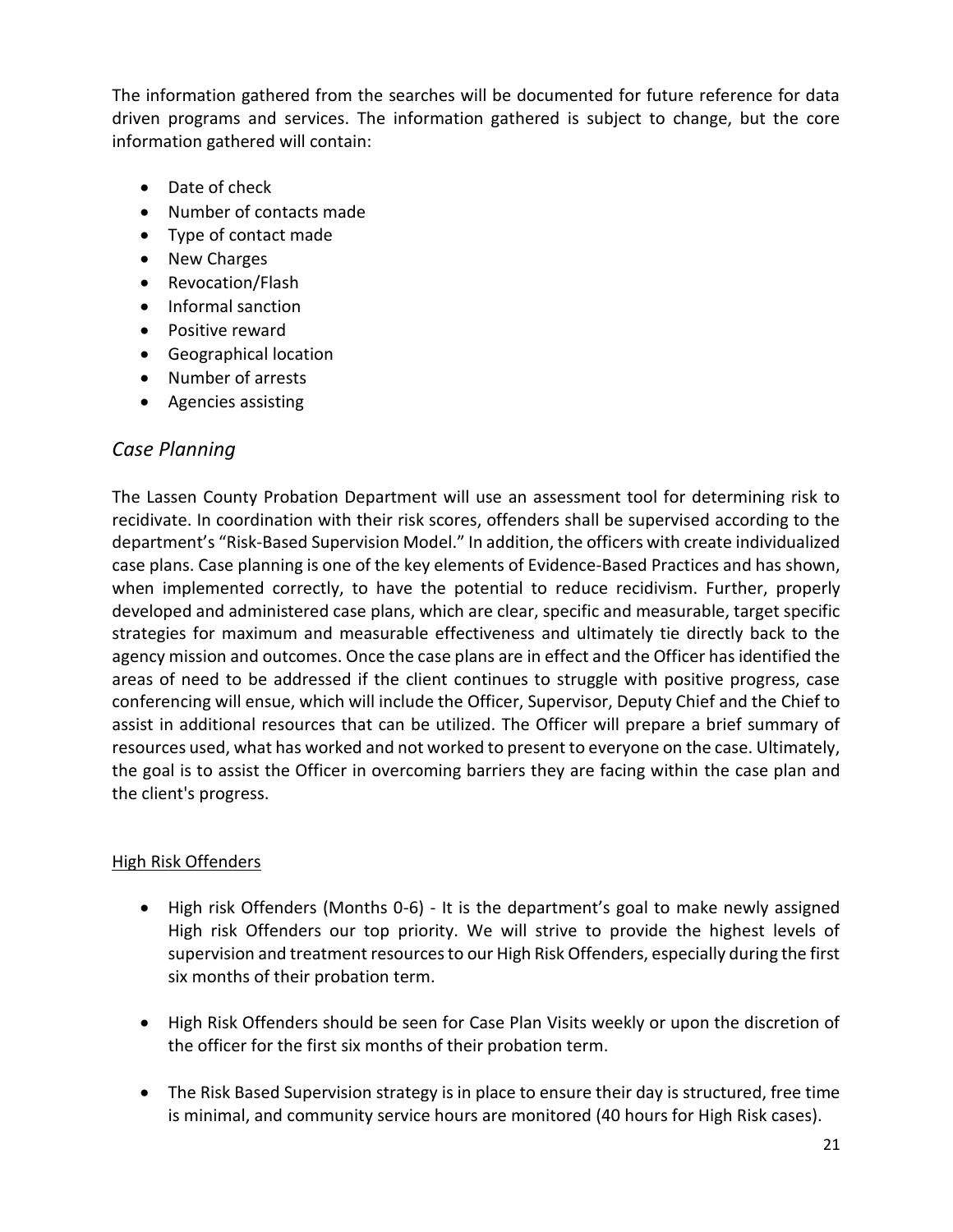• Under this system, caseloads do not have a maximum number of cases assigned. However, no officer will be actively case planning with more than 25 High Risk Offenders at any given time. Should the officer's caseload exceed this assumed number, they are to seek supervisor assistance in redistributing cases or adjusting the expectations to accommodate caseload size.

#### High Risk Offenders (Months 6+)

If the offender has not sustained a new offense or violation of probation after the initial 6 months, then case planning is no longer required. However, the assigned officer has the discretion to continue case planning activities if necessary and time permitting. At this point High Risk Offenders are no longer subject to formal case planning expectations. However, they will remain assigned to the same officer.

#### Moderate Risk Offenders

Moderate Risk Offenders are not subject to formal case planning expectations; however, they will be required to report monthly or more frequently as determined by the Probation Officer.

#### Low Risk Offenders

Low Risk Offenders are not subject to formal case planning expectations. As a general rule, Low Risk Offenders should be assigned to the Low Risk Caseload.

#### Day Reporting Center

Upon release of an offender and after an assessment completed by Probation, the offender will be referred to an evidenced based classes designed to address their individual criminogenic needs and reduce recidivism.

Programs offered and/or referred may include, but not limited to:

Courage to Change Interactive Journaling – Orientation, Getting Stated, Social Values, Responsible Thinking, Peer Relationships, Substance Use, Self-Control, Family Ties, Skills for Successful Living, and Strategies for Success. Child Support Services Parenting Group Resume Building Social Services (enroll: ACA, WIC, Food Stamps) Computer Literacy Alcohol and Drug Treatment Mental Health Treatment DUI Program Job Assistance for Individuals w/ Disabilities Legal Services-Referral to Access to Justice for legal services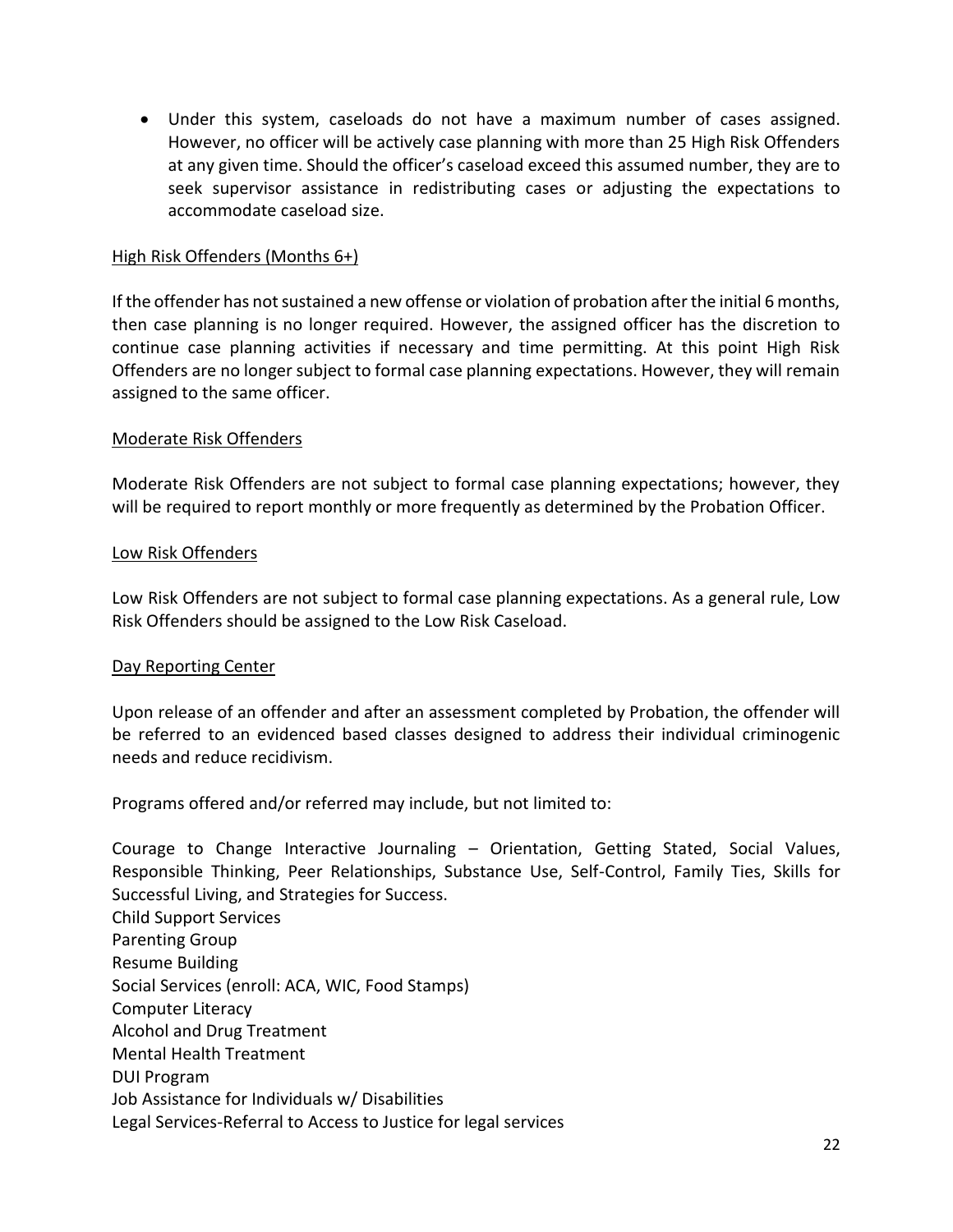Job Readiness/Job Coaching Crossroads Ministries (clothing, food) GED classes Salvation Army (Food) Batterers Program STD Education AFWD Computer Based Programs-required by terms of supervision (Access to DRC Computers)

#### Target Population and Criteria:

The DRC will accommodate low, moderate, and high-risk offenders meeting the criteria to participate. The Probation and Sheriff's Department have the discretion to refer individuals to report to the DRC.

Criteria includes:

- Adults:
- Reside in Lassen County; and participants are expected to address their own transportation needs.
- Must have appropriate sentence length;
- Sex offenders will be evaluated for appropriateness to the program.
- Misdemeanor and/or felony offense(s) will both report; and
- Self-Referrals will be accepted to participate in the program

## *Reentry Division Team*

In regards to incarcerated offenders under the jurisdiction of the Sheriff and in collaborative efforts with the Sheriff's Department, the Probation Department will assist in the development of a classification system to target the AB109 population. The classification committee, comprised of the Community Programs Coordinator, jail program staff and a Probation Department representative, will administer the classification system. The classification committee will conduct a case review and determine eligibility for alternative options. If eligible, an appropriate and comprehensive plan will be created which will assist with the inmate's transition from incarceration to an alternative solution. Furthermore, at least 60 days prior to the inmate's date of release from local custody; the Community Programs Coordinator will confer with Probation Department Pre-Release staff regarding the inmate's re-entry transition and supervision case plan.

The pre-release team will have responsibility for pre-release planning with all inmates being released from county jail and prison to PRCS status. Ideally, the assessment and planning process performed by the team will occur 90 days prior to an inmate's release to community supervision. In all instances, pre-release planning will begin at least 30 days prior to release. This is intended to ensure risk and need factors are assessed and a case management plan is developed with a goal of providing the offender appropriate services prior to release from custody. The pre-release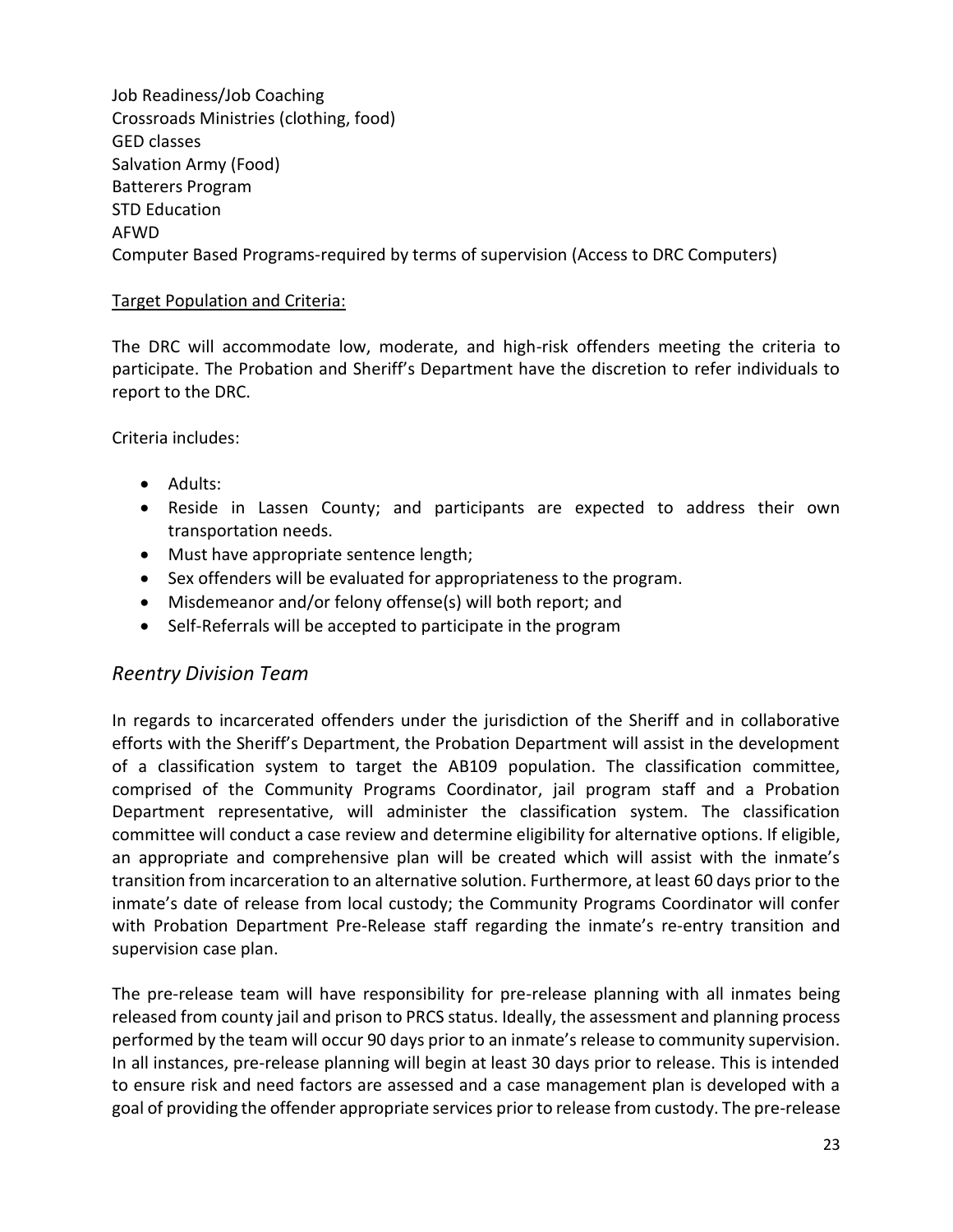team will coordinate with correctional facility program staff, counselors, local area service providers and outside educators to ensure limited community resources are utilized in the most effective manner.

#### *Data Collection*

#### Community Supervision:

- 1. Recidivism as defined by a subsequent criminal conviction while under supervision
- 2. Recidivism as defined by subsequent arrests and bookings into the jail
- 3. The number of PRCS, MS, and felony offenders under supervision
- 4. The number of PRCS, MS, and felony offenders under supervision according to risk to reoffend level (low, moderate, high risk)
- 5. The number of PRCS offenders on warrant status for not reporting to the probation officer after being released from state prison
- 6. The number of local prison commitments receiving straight sentence time, split sentence time and straight supervision only time
- 7. The number of revocation hearings initiated for technical violations and/or new crime violations
- 8. The number of technical violations not resulting in revocations

#### Collaborative Team:

- 1. The number of offenders contacted during compliance team activities
- 2. The number and types of contacts
- 3. The number of offender searches
- 4. The number of arrests
- 5. The number of technical violations not resulting in revocations

#### Court:

1. All data collected pursuant to Section 13155PC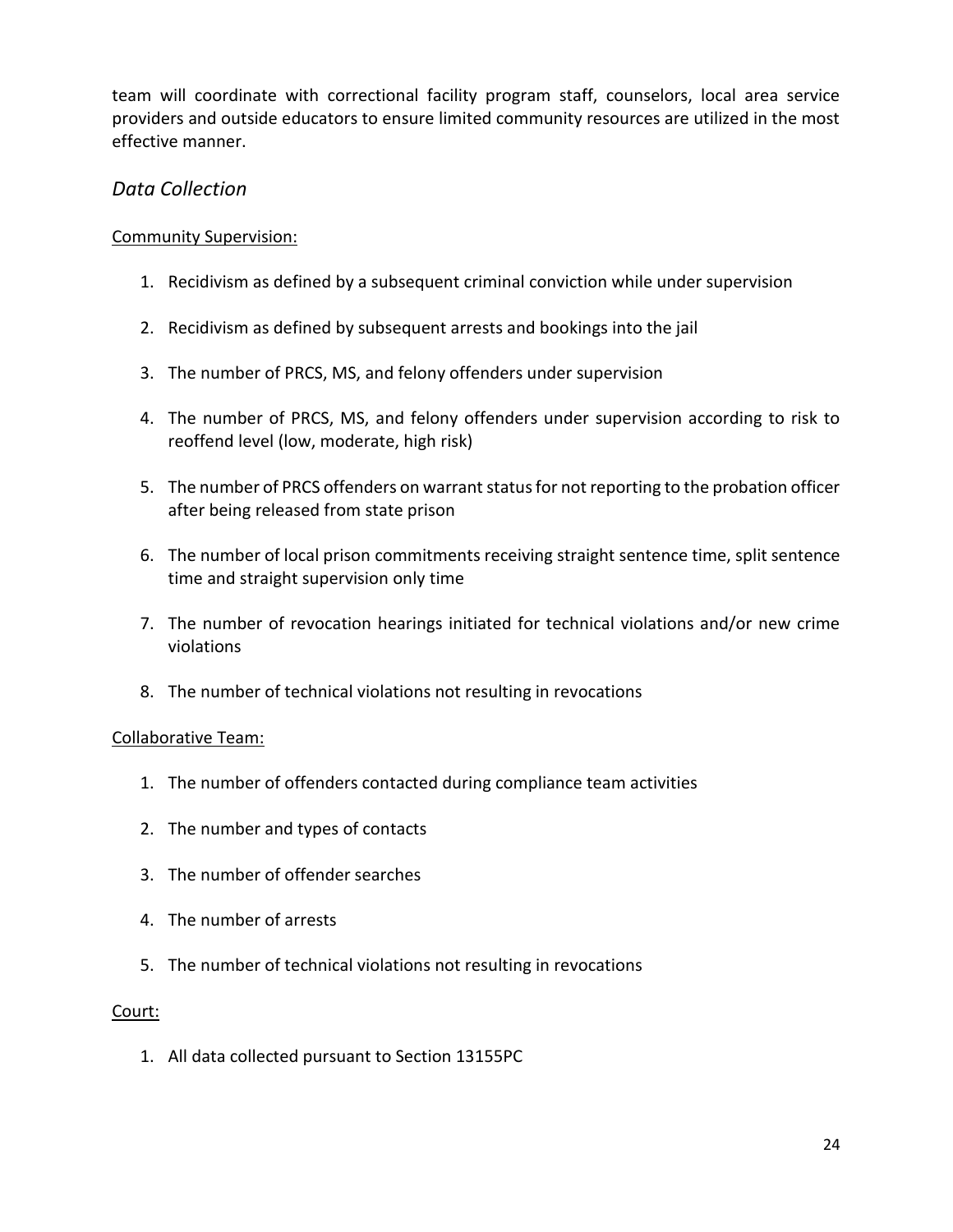#### DRC:

- 1. The number of offenders participating in the DRC
- 2. Number of offenders enrolled in the DRC
- 3. Number of offenders terminated from the DRC and the reason
- 4. Treatment outcomes for participants of the DRC
- 5. Successful Participants

#### Collaborative Courts:

- 1. The number of referrals to programs
- 2. The number of program completions
- 3. The number of program failures
- 4. The number of offenders attending treatment by treatment type

## **VI. HEALTH AND HUMAN SERVICES**

Lassen County Health and Social Services Agency provides services to people with severe and persistent mental illness who meet the eligibility criteria under the State managed care contract, Medi-cal or CMSP. The Alcohol and Drug Department is Drug Medi-cal certified using structured outpatient groups based upon the frequency of the individual needs. Both departments use established sliding fee schedules for eligible participant's ability to pay. Both departments appear to have existing capacity to serve post release AB 109 clients using the established contracted services system and hourly unit rates. Availability will be defined for purchase through interdepartmental Memorandums of Understanding (MOU's) between HSS and Law Enforcement for people who do not meet the criteria mentioned above. The MOU's are yet to be established. Employment services are available through the Business and Career Network while Public Health offers clinics for adult and children vaccinations, TB monitoring and HIV case management (coordinated with Alcohol and Drug).

## **PROPOSED OUTCOMES**

This policy initiative (and the intervention strategies articulated in the local Public Safety Realignment plan) is intended to improve success rates of offenders under supervision resulting in less victimization and increased community safety. Accomplishing this in the most cost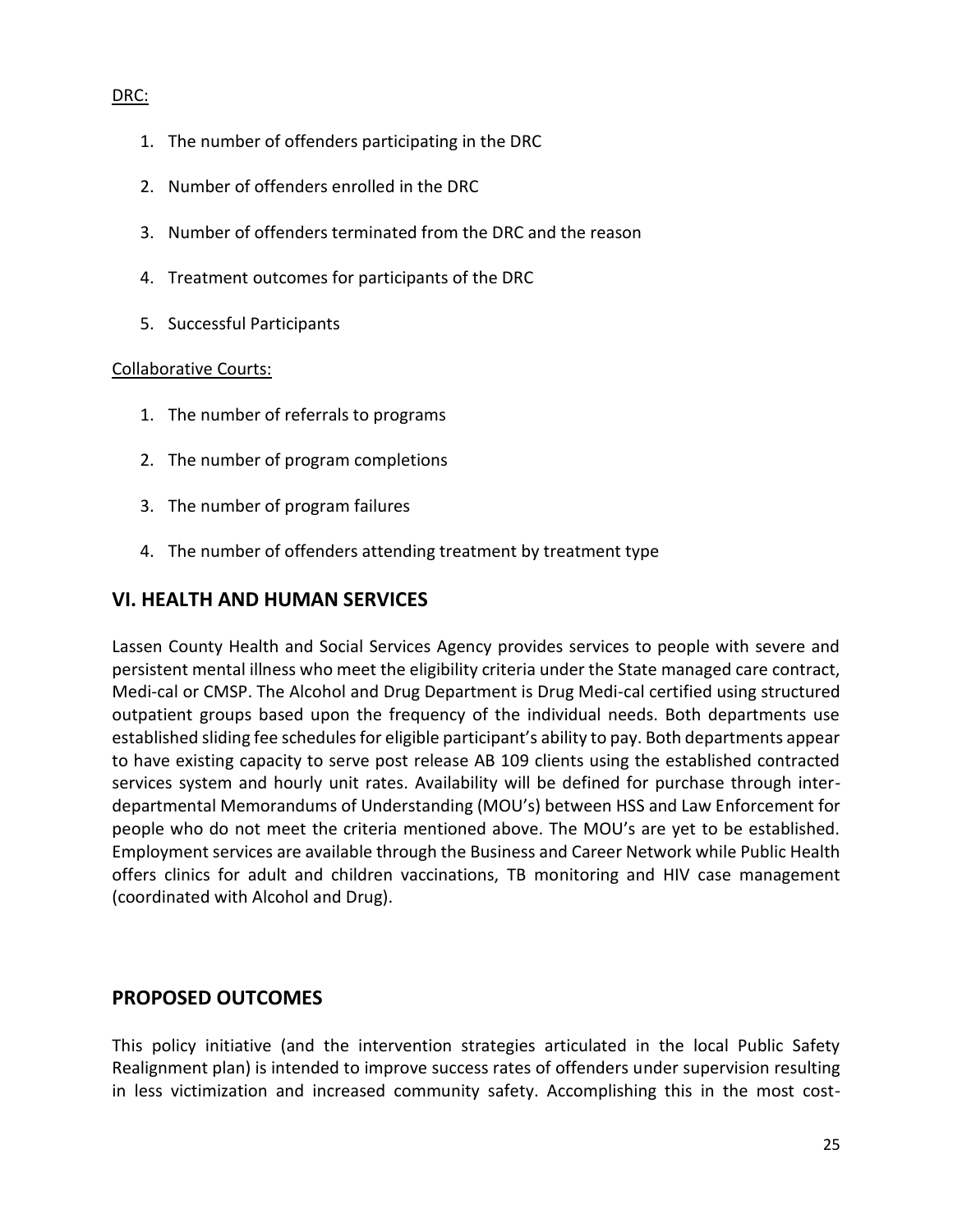efficient manner and employing proven correctional and justice system practices, is emerging as the primary strategic goal of the initiative.

## *OUTCOMES MEASURES*

The Realignment Plan seeks to achieve the following three outcomes:

- 1. Collecting and maintaining accurate data to guide program, service and fiscal decisions.
- 2. Increasing programs/services available to offenders to reduce recidivism and meet criminogenic needs while maintaining public safety.
- 3. Improving stability in services, alternatives to custody and continuity of care.

To achieve these outcomes, Lassen County partners will develop and track several outcome measures. Examples of potential outcome measures include:

- Lassen County partners will provide feedback to collaboratively address issues as they arise.
- Recidivism rates for non-violent, non-serious, non-sex offenders.
- Program and service evaluation.
- Number and type of services provided to offenders sentenced to county jail and probation.
- Number and type of programs provided to offenders sentenced to probation or alternative programs.

## **GLOSSARY OF TERMS**

| AB109       | Public Safety Realignment of 2011                       |
|-------------|---------------------------------------------------------|
| ADP         | <b>Average Daily Population</b>                         |
| AOC         | <b>Administration of the Courts</b>                     |
| CAO         | <b>County Administrative Officer</b>                    |
| CCP         | <b>Community Corrections Partnership</b>                |
| <b>CDCR</b> | California Department of Corrections and Rehabilitation |
| <b>CSAC</b> | <b>California State Association of Counties</b>         |
| EМ          | <b>Electronic Monitoring</b>                            |
| FTE         | <b>Full-Time Equivalent</b>                             |
| GPS G       | lobal Positioning System                                |
| HSS         | <b>Health &amp; Social Services</b>                     |
| LCDA        | Lassen County District Attorney                         |
| LCSO        | Lassen County Sheriff's Office                          |